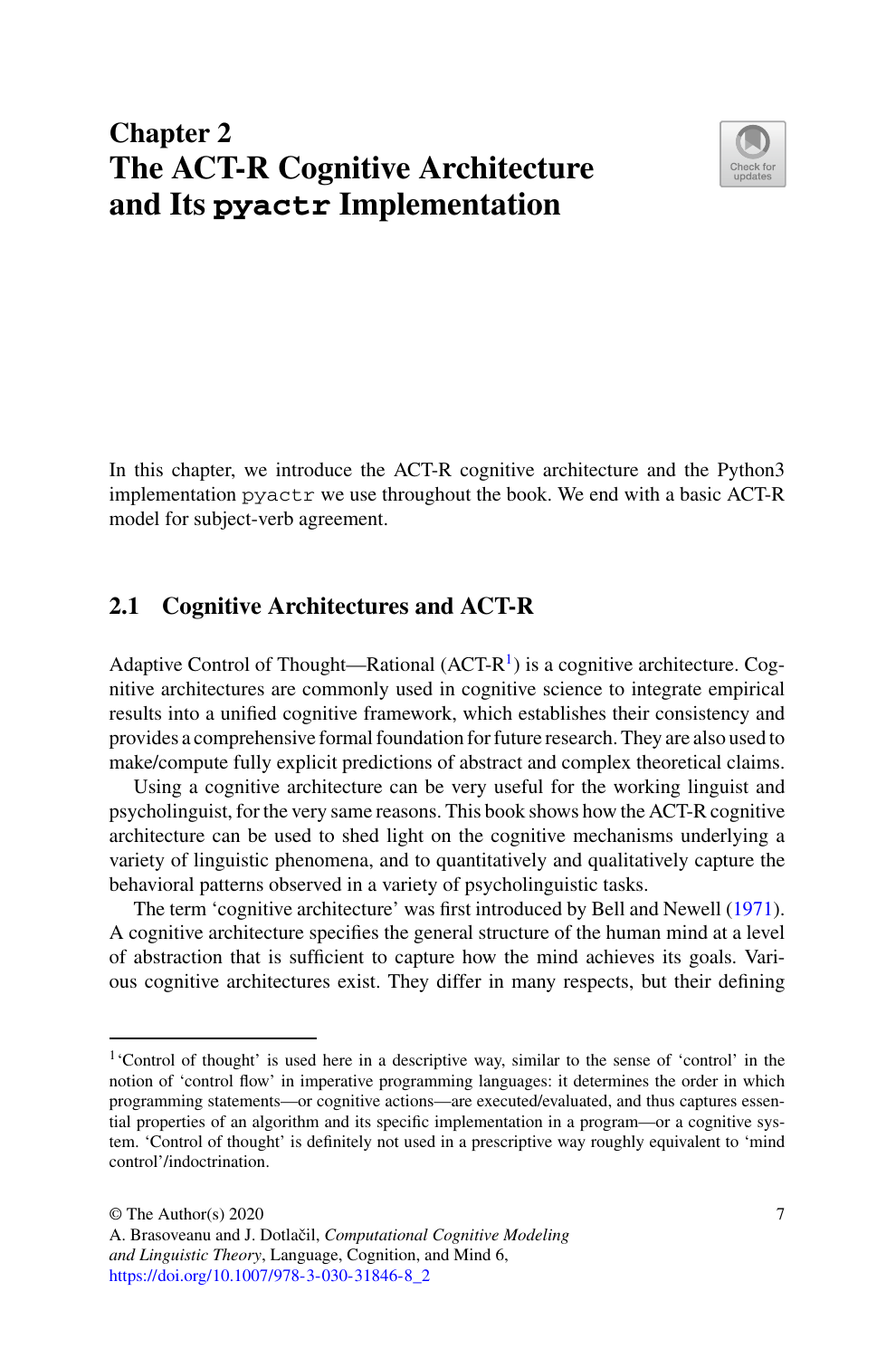### characteristic is the level of abstractness that the architecture presupposes. As John R. Anderson, the founder of ACT-R, puts it:

In science, choosing the best level of abstraction for developing a theory is a strategic decision. In the case of connectionist elements or symbolic structures in ACT-R, the question is which level will provide the best bridge between brain and mind […]. In both cases, the units are a significant abstraction from neurons and real brain processes, but the gap is probably smaller from the connectionist units to the brain. Similarly, in both cases the units are a significant distance from functions of the mind, but probably the gap is smaller in the case of ACT-R units. In both cases, the units are being proposed to provide a useful island to support a bridge from brain to mind. The same level of description might not be best for all applications. Connectionist models have enjoyed their greatest success in describing perceptual processing, while ACT-R models have enjoyed their greatest success in describing higher level processes such as equation solving. [...] I believe ACT-R has found the best level of abstraction for understanding those aspects of the human mind that separate it from the minds of other species. (Anderson 2007, 38–39)

If nothing else, the preceding quote should sound intriguing to linguists or psycholinguists, who often work on higher-level processes involved in language production or comprehension and the competence-level representations that these processes operate on. Thus, linguists and psycholinguists are likely to see ACT-R as providing the right level of abstraction for their scientific enterprise. We hope that this book provides enough detail to show that this is not just an empty promise: ACT-R can be enlightening in formalizing theoretical linguistic claims, and making precise the ways in which these claims connect to processing mechanisms underlying linguistic behavior.

But being intrigued by the idea of cognitive architectures is not enough to justify why cognitive scientists in general, and linguists in particular, should care about cognitive architectures in their daily research. A better justification is that linguistics is part of the larger field of cognitive science, where *process* models of the kind cognitive architectures enable us to formulate are the proper scientific target to aim for. The term 'process models' is taken from Chap. 1 of Lewandowsky and Farrell (2010), who discuss why this type of models—roughly, models of human language performance—provide a higher scientific standard in cognitive science than *characterization* models—roughly, models of human language competence. Both process and characterization models are better than simply *descriptive* models,

whose sole purpose is to replace the intricacies of a full data set with a simpler representation in terms of the model's parameters. Although those models themselves have no psychological content, they may well have compelling psychological implications. [In contrast, both characterization and process models] seek to illuminate the workings of the mind, rather than data, but do so to a greatly varying extent. Models that characterize processes identify and measure cognitive stages, but they are neutral with respect to the exact mechanics of those stages. [Process] models, by contrast, describe all cognitive processes in great detail and leave nothing within their scope unspecified.

Other distinctions between models are possible and have been proposed […], and we make no claim that our classification is better than other accounts. Unlike other accounts, however, our three classes of models [descriptive, characterization and process models] map into three distinct tasks that confront cognitive scientists. Do we want to describe data? Do we want to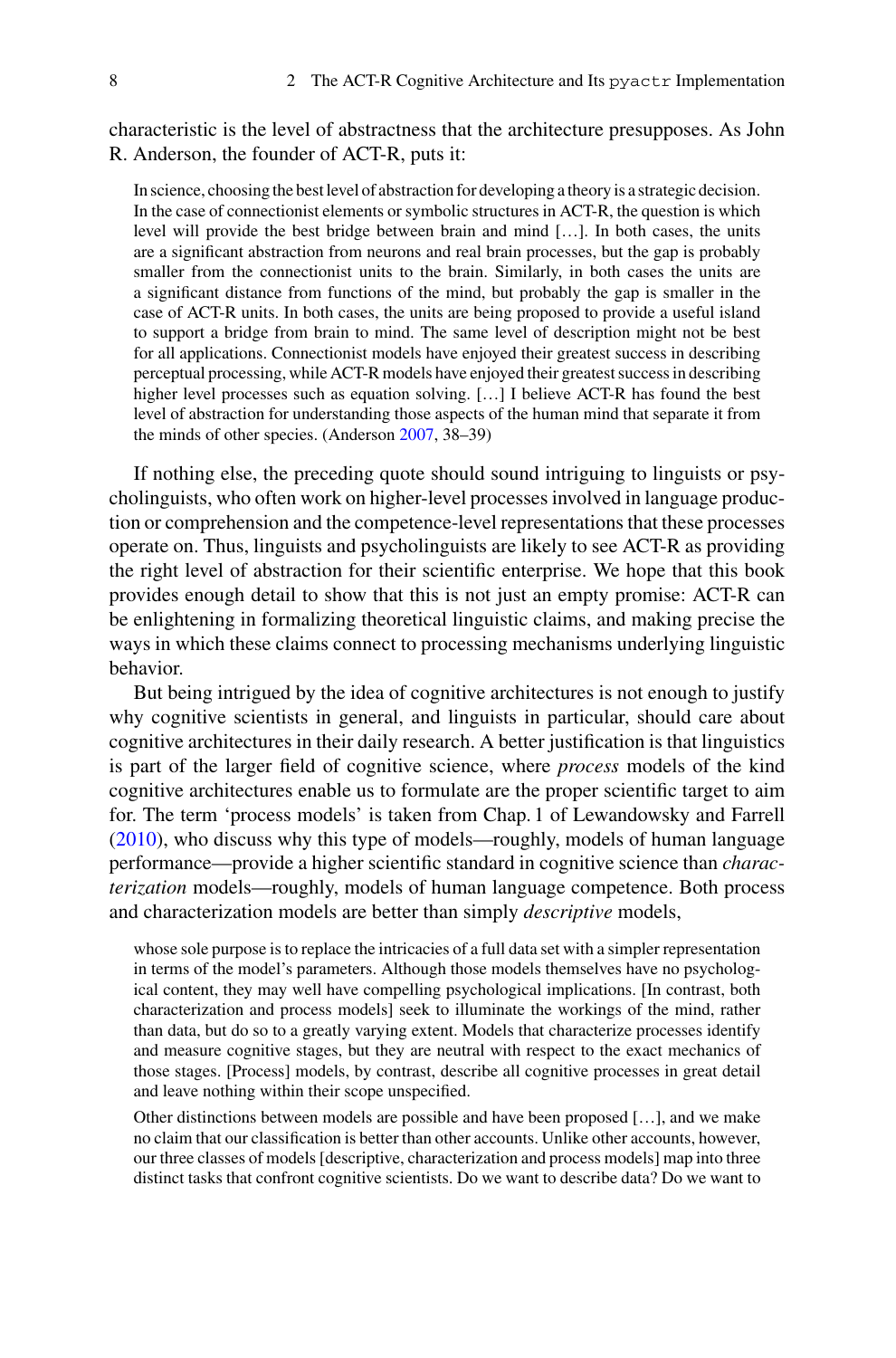#### 2.1 Cognitive Architectures and ACT-R 9

identify and characterize broad stages of processing? Do we want to explain how exactly a set of postulated cognitive processes interact to produce the behavior of interest? (Lewandowsky and Farrell 2010, 25)

The advantages and disadvantages of process (performance) models relative to characterization (competence) models can be summarized as follows:

Like characterization models, [the power of process models] rests on hypothetical cognitive constructs, but [they provide] a detailed explanation of those constructs […] One might wonder why not every model belongs to this class. After all, if one can specify a process, why not do that rather than just identify and characterize it? The answer is twofold.

First, it is not always possible to specify a presumed process at the level of detail required for [a process] model […] Second, there are cases in which a coarse characterization may be preferable to a detailed specification. For example, it is vastly more important for a weatherman to know whether it is raining or snowing, rather than being confronted with the exact details of the water molecules' Brownian motion.

Likewise, in psychology [and linguistics!], modeling at this level has allowed theorists to identify common principles across seemingly disparate areas. That said, we believe that in most instances, cognitive scientists would ultimately prefer an explanatory process model over mere characterization. (Lewandowsky and Farrell 2010, 19)

However, there is a more basic reason why linguists should consider process/performance models—and the cognitive architectures that enable us to formulate them—in addition to and at the same time as characterization/competence models. The reason is that a priori, we cannot know whether the best analysis of a linguistic phenomenon is exclusively a matter of competence or performance or both, in much the same way that we do not know in advance whether certain phenomena are best analyzed in syntactic terms or semantic terms or both.2 Such determinations can only be done *a posteriori*: a variety of accounts need to be devised first, instantiating various points on the competence-performance theoretical spectrum. Once specified in sufficient detail, the accounts can be empirically and methodologically evaluated in systematic ways. Our goal in this book is to provide a framework for building process models, i.e., integrated competence-performance theories, for formal linguistics in general and semantics in particular.

Characterization/competence models have been the focus of theorizing in formal linguistics, and will rightly continue to be one of its main foci for the foreseeable future. However, we believe that the field of linguistics in general—and formal semantics in particular—is now mature enough to start considering process/performance models in a more systematic fashion.

Our main goal for this book is to enable linguists to substantially and productively engage with performance questions related to the linguistic phenomena they investigate. We do this by making it possible and relatively easy for researchers to build integrated competence-performance linguistic models that formalize explicit (quantitative) connections between theoretical constructs and experimental data. Our

<sup>2</sup>We selected syntax and semantics only as a convenient example, since issues at the syntax/semantics interface are by now a staple of (generative) linguistics. Any other linguistic subdisciplines and their interfaces, e.g., phonology or pragmatics, would serve equally well to make the same point.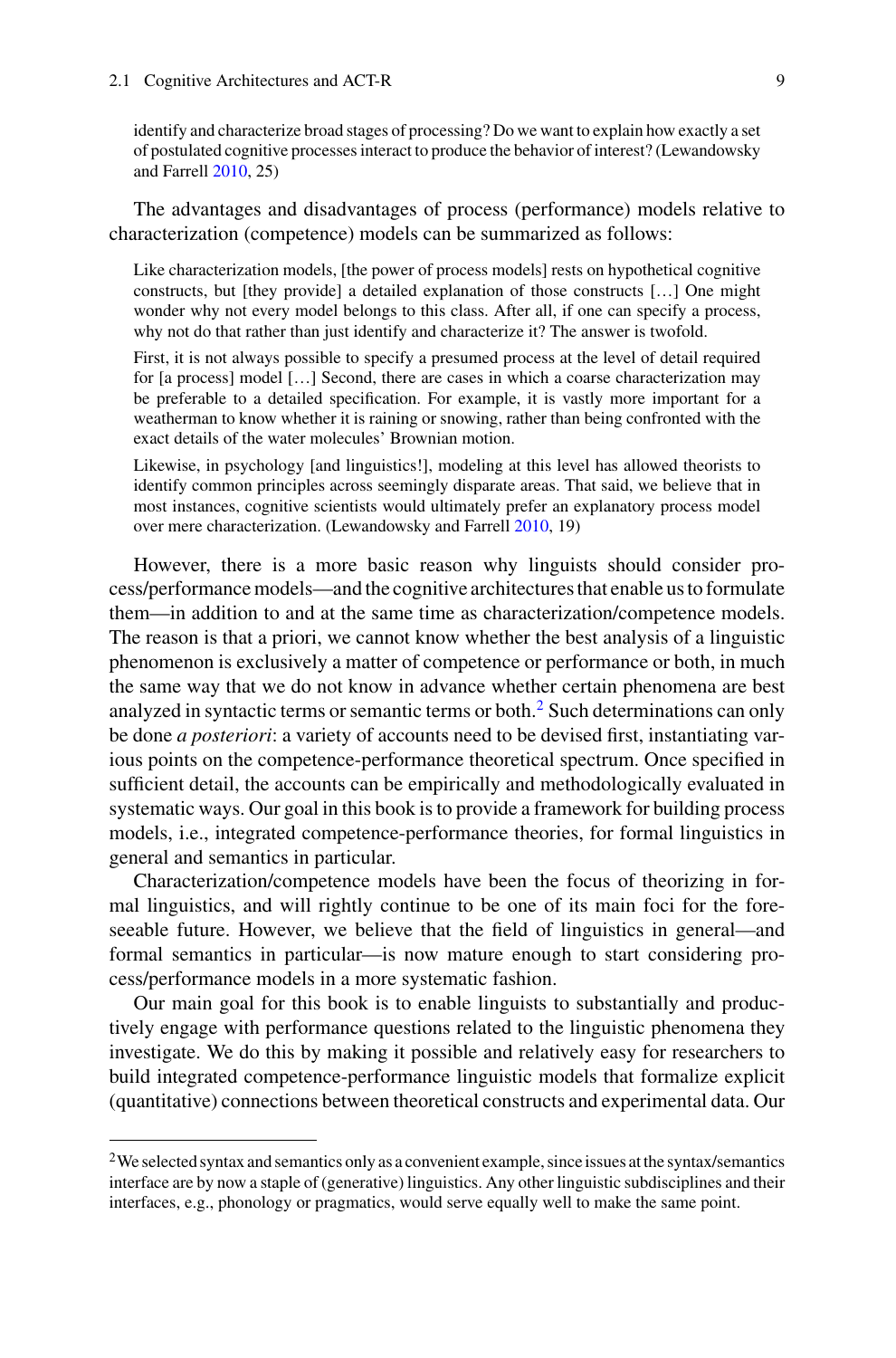### **2.2 ACT-R in Cognitive Science and Linguistics**

This book and the cognitive models we build and discuss are not intended as a comprehensive introduction and/or reference manual for ACT-R. To become acquainted with ACT-R's theoretical foundations in their full glory, as well as its plethora of applications in cognitive psychology, consider Anderson (1990), Anderson and Lebiere (1998), Anderson et al. (2004), Anderson (2007) among others, and the ACT-R website [http://act-r.psy.cmu.edu/.](http://act-r.psy.cmu.edu/)

A quick introduction to the motivation and ideas behind cognitive architectures can be obtained by (i) skimming through Newell (1973b), (ii) watching Allen Newell's 1991 address *Desires and Diversions*, which is an approximately one-hour long movie available on youtube (search for it or go directly to this link [https://www.](https://www.youtube.com/watch?v=_sD42h9d1pk) youtube.com/watch?v=  $sD42h9d1pk$ , and (iii) reading the first two chapters of Anderson (2007), Chap. 1 (*Cognitive Architecture*) and Chap. 2 (*The Modular Organization of the Mind*), which are beginner-friendly.

ACT-R is probably the most popular cognitive architecture in linguistics. Its predecessor (ACT) has been used in Anderson (1976) to derive facts about language and grammar. This attempt was criticized in linguistics (Wexler 1978) and this particular research line of using ACT to model language phenomena was abandoned.

Renewed interest in integrating ACT-R and linguistics was sparked by the publication of Lewis and Vasishth (2005), while the contemporary and excellent Budiu and Anderson (2004, 2005) remained largely unknown in the (psycho)linguistic community. Lewis and Vasishth (2005) show that left-corner parsers, originally developed in computational linguistics (Johnson-Laird 1983; Resnik 1992) but with the aim of having cognitively plausible properties, can be implemented in ACT-R. Lewis and Vasishth's models were created by hand-crafting parsing rules and interweaving these rules and memory retrievals. Memory retrievals are needed in parsing to connect various language elements that depend on each other for their interpretation, e.g., verbs and their arguments, or reflexives and their antecedents. The models made precise quantitative predictions for reaction times in eye-tracking while reading and self-paced reading experiments. In particular, the models were successful in simulating effects of interference and distance on memory retrieval (as observable in reaction times).

ACT-R models of real-time language comprehension have since been used to predict the effects of frequency and priming in language production (Reitter et al. 2011), the interaction of parsing and oculomotor control (Engelmann et al. 2013; Dotlačil 2018), the interaction of predictability/surprisal and memory retrieval (Boston et al. 2011), and interference effects in the recall of structural information (Wagers and Phillips 2009; Dillon et al. 2013; Kush et al. 2015; Jäger et al. 2015, 2017; Nicenboim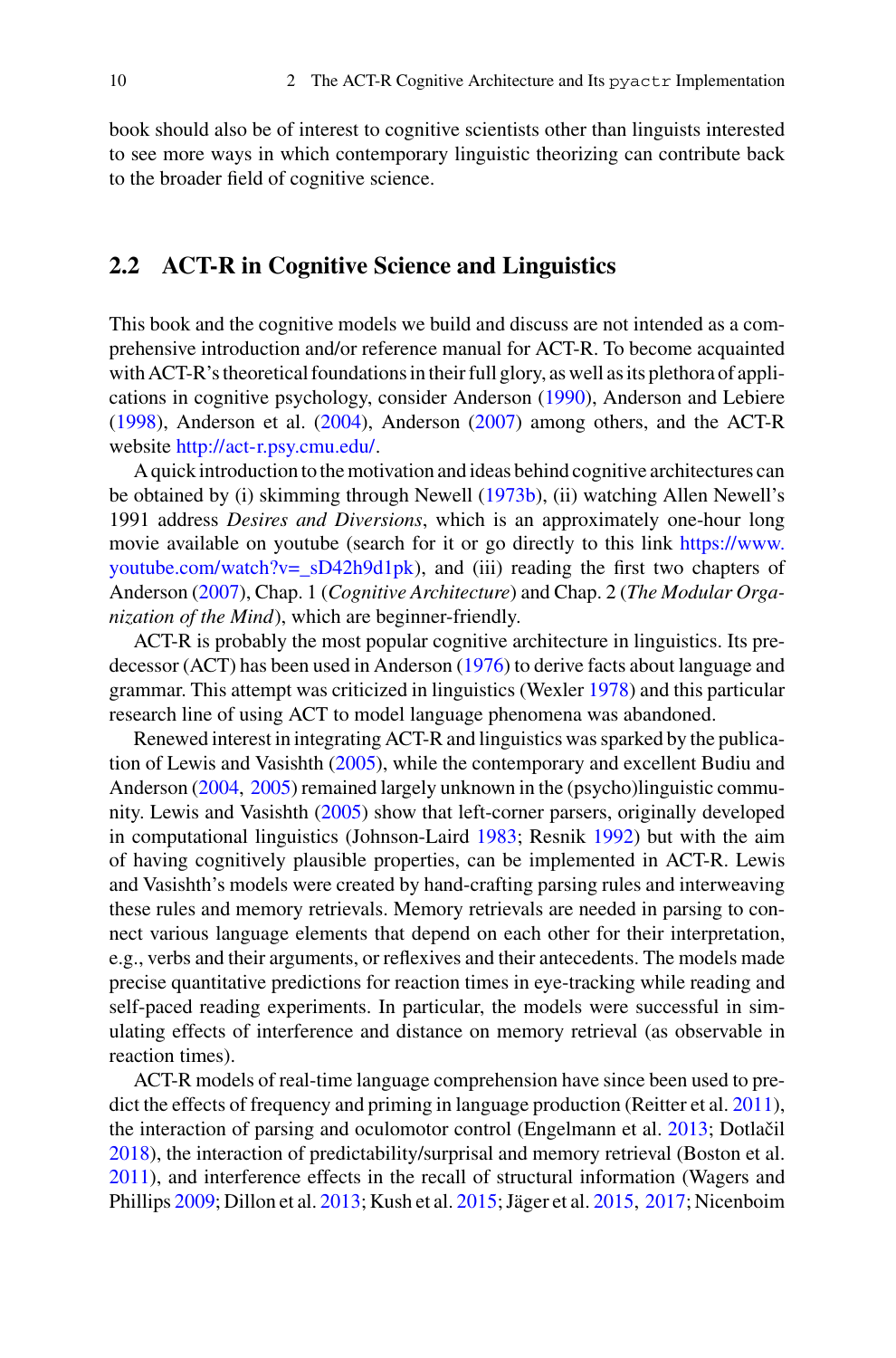and Vasishth 2018). ACT-R language modeling has also been successful in explaining the acquisition of past-tense verb morphology (Taatgen and Anderson 2002), the semantic processing of metaphors (Budiu and Anderson 2004) and negation (Budiu and Anderson 2005), and impaired processing in individuals with aphasia (Mätzig et al. 2018).

ACT-R's success in modeling linguistic phenomena is to a large extent attributable to the fact that ACT-R is a so-called hybrid cognitive architecture. The "hybrid" qualification refers to the fact that ACT-R combines symbolic and subsymbolic components. The symbolic components enable us to incorporate formal linguistics theories, i.e., theories describing human language competence, in a fairly transparent way. The subsymbolic components enable the resulting ACT-R models to make quantitative predictions for human language *performance* that can be checked against experimental data. Thus, the hybrid architecture is useful in bridging the gap between competence and performance while retaining the essential features of current theorizing in linguistics. This is one of the main reasons it resonated with researchers in (computational) psycholinguistics.

In this book, we do not focus on one particular phenomenon or model, but instead show how ACT-R can be used to model a variety of lexical, syntactic and semantic phenomena. We hope that the variety of applications and the precise (and largely correct) predictions of the models will help researchers assess the usefulness of computational cognitive modeling in general, and ACT-R modeling in particular, for linguistic and psycholinguistic theorizing.

#### **2.3 ACT-R Implementation**

One of the main ways in which this book is different from many other texts in linguistics is its hands-on approach to modeling: we will not only discuss and characterize theoretical claims and language models; we will also implement these models in Python3, making extensive use of the ACT-R package pyactr, and we will see what the implemented models predict, down to very specific and fine-grained quantitative details.

The ACT-R theory has been implemented in several programming languages, including Lisp (the 'official' implementation), Java (jACT-R, Java ACT-R), Swift (PRIM) and Python2 (ccm). In this book, we will use a novel Python3 implementation: pyactr. This implementation is very close to the official implementation in Lisp, so once you learn it you should be able to fairly easily transfer your newly acquired skills to Lisp ACT-R, if you are so inclined.

However, Python seems to be the *de facto lingua franca* of the scientific computing world: it is widely used in the statistics, data science and machine learning communities and it has a very diverse and robust ecosystem of well-maintained and tested libraries, including an easy-to-use, fast, comprehensive, well-tested and up-todate scientific computing stack. Because of this, implementing any components that do not directly pertain to ACT-R modeling and the specific linguistic phenomenon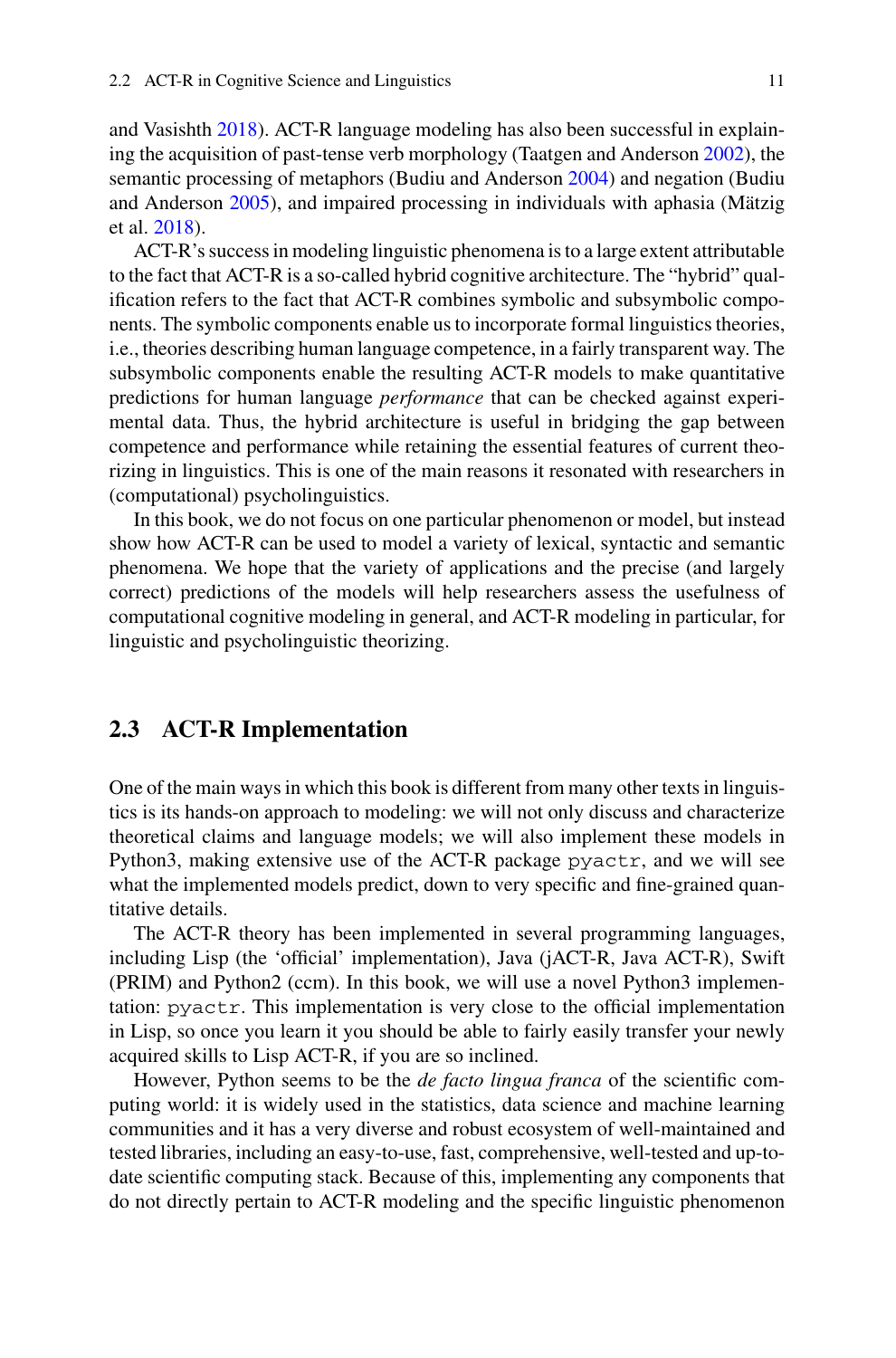under investigation is much easier in Python than in Lisp. For example, Python makes it much easier to do data manipulation (wrangling/munging) or statistical analysis, to interact with the operating system, to plot results, to incorporate them in an article or book etc.<sup>3</sup>

Thus, we think pyactr is a better tool to learn ACT-R and cognitive modeling: the programming language is more familiar and commonly used, and data collectionmanipulation-analysis-and-presentation—as well as general software maintenance tasks, are much more likely to have good off-the-shelf solutions that require minimal customization. The tool will therefore stand less in the way of the task, so we can focus on actually designing cognitive models, evaluating them and communicating the results.

In addition to the convenience and ease of use that comes with Python, reimplementing ACT-R in pyactr also serves to show that ACT-R is a mathematical theory of human cognition that stands on its own, independently of its specific software implementations. While this is well-understood in the cognitive psychology community, it might not be self-evident to working (psycho)linguists or machinelearning researchers.

We will interleave theoretical notes and pyactr code throughout the book. We will therefore often display Python code and its associated output in numbered examples and/or numbered blocks so that we can refer to specific parts of the code and/or output and discuss them in more detail. For example, when we want to discuss code, we will display it like so:

<span id="page-5-0"></span>
$$
\begin{array}{c}\n\text{(1)} \quad 2 + 2 &= 4 \\
3 + 2 &= 6\n\end{array}
$$

Note the numbers on the far right—we can use them to refer to specific lines of code, e.g.: the equation on line 1 in  $(1)$  is true, while the equation on line 2 is false. We will sometimes also include in-line Python code, displayed like this:  $2 + 2 = 4$ .

Most of the time however, we will want to discuss both the code and its output, and we will display them in the same way they would appear in the interactive Python interpreter. For example:

```
[\text{py1}] \Rightarrow \Rightarrow 2 + 2 = = 4<br>True 2<br>\Rightarrow \Rightarrow 3 + 2 = = 6
   \Rightarrow > 3 + 2 == 6 3 3
    False 4
```
Once again, all the lines are numbered (both the Python code and its output) so that we can refer back to specific parts of a code block and output.

Examples—whether formulas, linguistic examples, examples of code etc.—will be numbered as shown in [\(1\)](#page-5-0) above. Blocks of python code meant to be run interactively, together with their associated output, will be numbered separately, as shown in [**[py1](#page-5-1)**] above.

<sup>3</sup>See [https://xkcd.com/353/.](https://xkcd.com/353/)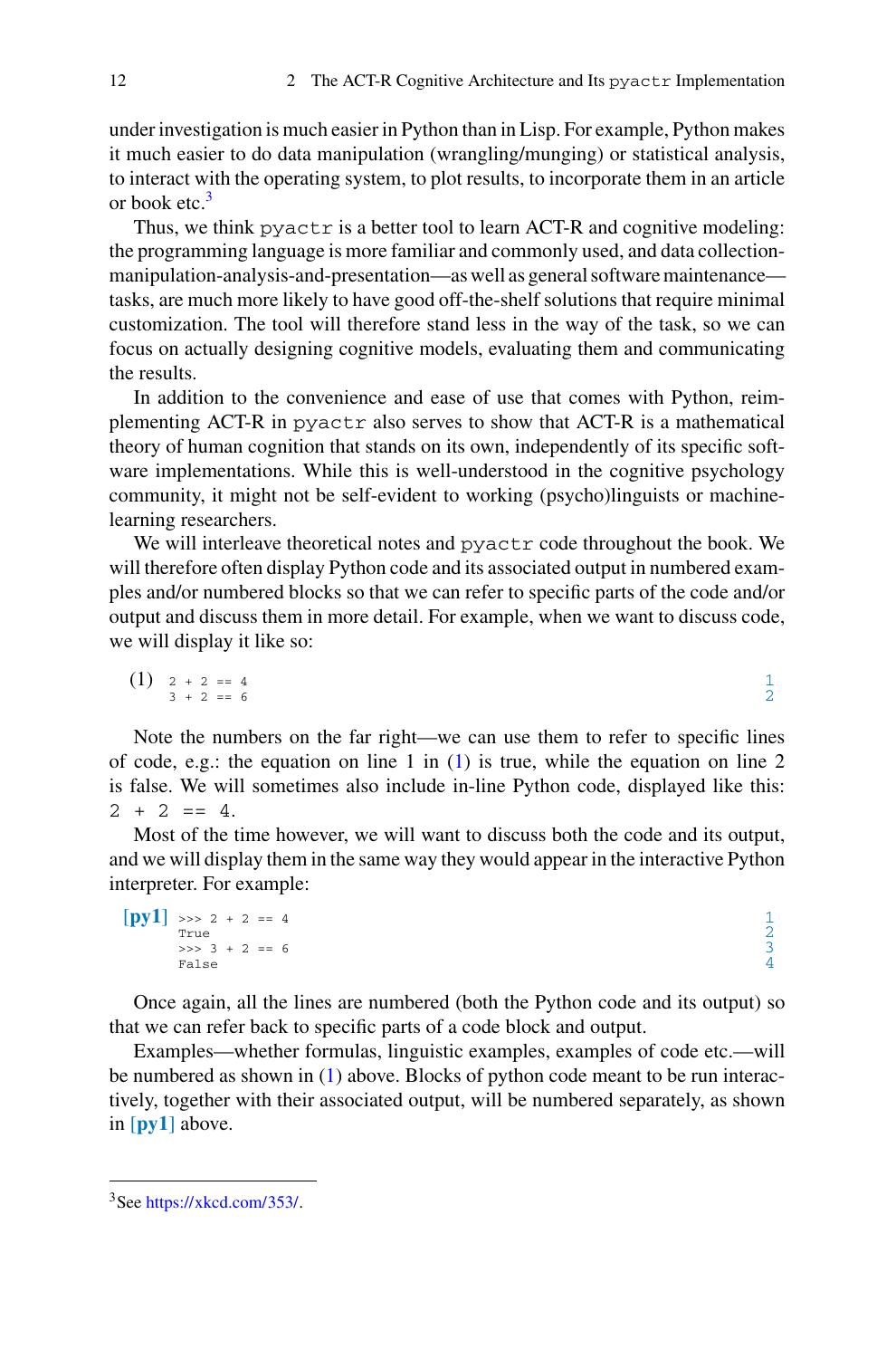The code for all the models introduced and discussed in the book is available online on GitHub as part of the repository pyactr-book. You can access it by following the link below:

[https://github.com/abrsvn/pyactr-book.](https://github.com/abrsvn/pyactr-book)

#### **2.4 Knowledge in ACT-R**

There are two types of knowledge in ACT-R: declarative knowledge and procedural knowledge (see also Newell 1990). Declarative knowledge is our knowledge of facts. For example, if one knows what the capital of the Netherlands is, this is encoded and stored in one's declarative knowledge. Procedural knowledge is knowledge that we display in our behavior (cf. Newell 1973a). This distinction is closely related to the distinction between explicit knowledge ('knowing that') and implicit knowledge ('knowing how') in analytical philosophy (Ryle 1949; Polanyi 1967; see also Davies 2001 and references therein for a more recent discussion).

It is often the case that our procedural knowledge is internalized: we are aware that we have it, but we would be hard pressed to explicitly and precisely describe it. Driving, swimming, riding a bicycle and, arguably, using language, are examples of procedural knowledge. Almost all people who can drive, swim, ride a bicycle, talk etc. do so in an 'automatic' manner. They are able to do it but if asked, they might completely fail to describe exactly how they do it.

ACT-R represents these two types of knowledge in two very different ways. Declarative knowledge is encoded in chunks. Procedural knowledge is encoded in production rules, or productions for short.

# *2.4.1 Declarative Memory: Chunks*

<span id="page-6-0"></span>Chunks are lists of attribute-value pairs, familiar to linguists acquainted with featurebased phrase structure grammars (e.g., GPSG, HPSG or LFG—cf. Kaplan et al. 1982; Pollard and Sag 1994; Shieber 2003). However, in ACT-R, we use the term *slot* instead of *attribute*. For example, we might think of one's lexical knowledge of the word *car* as a chunk of type WORD, with the value 'car' for the slot FORM, the value [[car] for the slot MEANING, the value 'noun' for the slot CATEGORY and the value 'sg' (singular) for the slot NUMBER. This is represented in graph form in  $(2)$ below.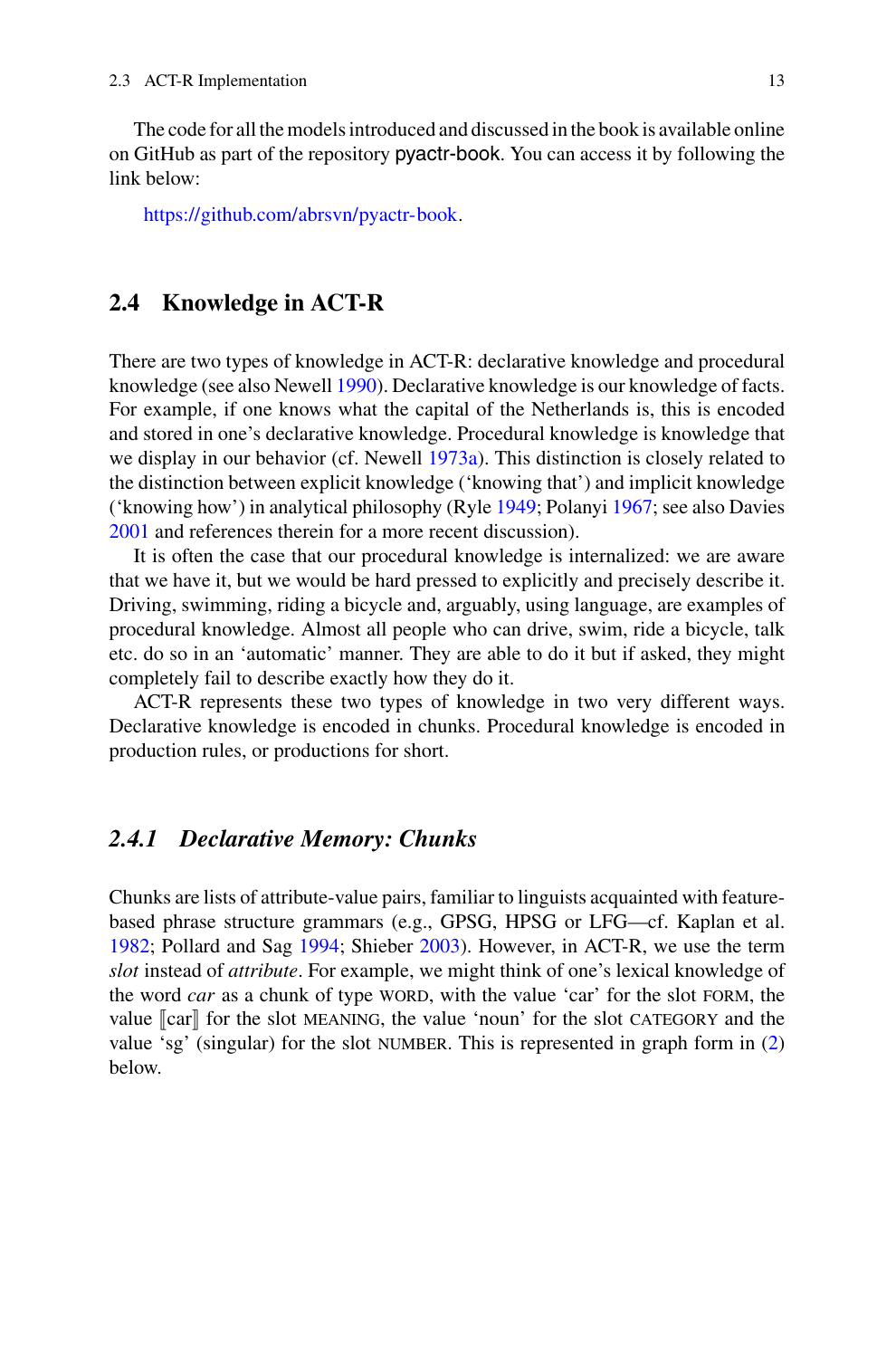

The slot values are the primitive elements 'car',  $\llbracket \text{car} \rrbracket$ , 'noun' and 'sg'. Chunks (complex, non-primitive elements) are boxed and subscripted with their type, e.g.,  $\sqrt{car_{\text{WORD}}}$ , whereas primitive elements are simple text. A simple arrow ( $\rightarrow$ ) signifies that the chunk at the start of the arrow has the value at the end of the arrow in the slot with the name that labels the arrow.

The graph representation in  $(2)$  will be useful when we introduce activations and, more generally, ACT-R subsymbolic components (see Chap. 6). The same chunk can be represented as an attribute-value matrix (AVM). We will primarily use AVM representations like the one in [\(3\)](#page-7-0) below from now on.

<span id="page-7-0"></span>(3) **WORD**  $\Gamma$ ⎢ ⎢ ⎢ ⎣ FORM: car MEANING: [car] CATEGORY: noun number: sg ⎤  $\sqrt{ }$ 

#### *2.4.2 Procedural Memory: Productions*

A production is an *if* -statement. It describes an action that takes place when the *if* 'part' (the antecedent clause) is satisfied. This is why we think of such productions as (precondition, action) pairs. For example, agreement on a verb can be (abstractly) expressed as follows:

(4) *If* the number slot of the subject NP in the sentence currently under construction has the value sg (precondition), *then* check that the number slot of the main verb also has the value sg (action).

Of course, for number agreement in English, this is only half of the story. Another production rule would state a similar (precondition, action) pair for pl number. Thus, the basic idea behind production rules is that the *if* part specifies preconditions, and if these preconditions are true, the action specified in the *then* part of the rule is triggered.

Having two rules to specify subject-verb agreement—as we suggested in the previous paragraph—might seem like a cumbersome way of capturing agreement that misses an important generalization: the two rules are really just one agreement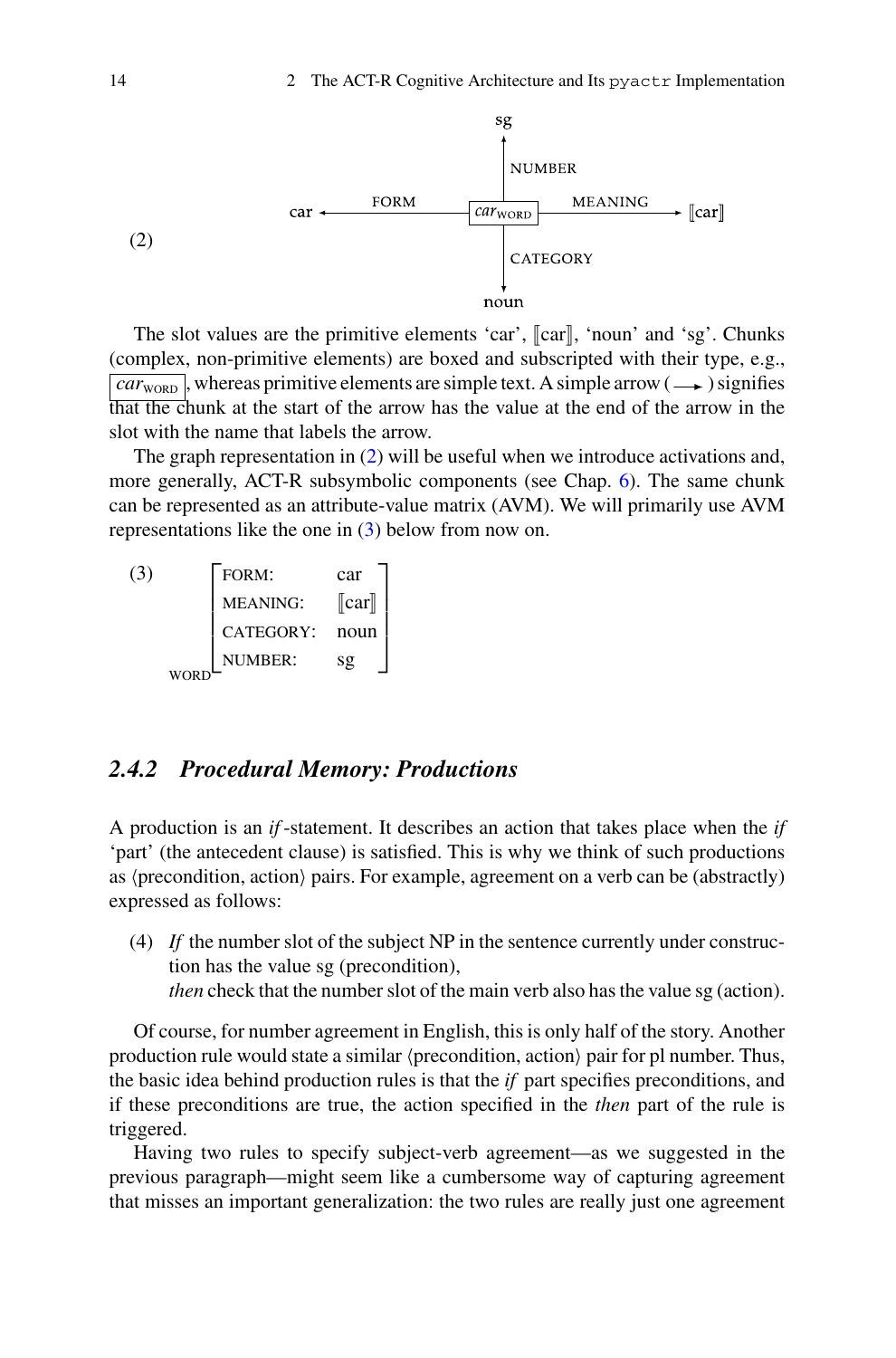rule with two distinct values for the number slot. Could we then just state that the verb should have the same number specification as the subject? ACT-R allows us to state just that if we use variables.

A variable is assigned a value in the precondition part of a production, and it has the same value in the action part. In other words, the scope of any variable assignment is the production rule in which that assignment happens. Given this scope specification for variable assignments, and employing the ACT-R convention that variable names are preceded by '=', we can reformulate our agreement rule as follows:

(5) *If* the number slot of the subject NP in the sentence currently under construction has the value  $=x$ . *then* check that the number slot of the main verb also has the value  $=x$ .

### **2.5 The Basics of pyactr: Declaring Chunks**

We introduce the remainder of the ACT-R architecture by discussing its implementation in pyactr. In this section, we describe the inner workings of declarative memory in ACT-R and their implementation in pyactr. In the next section (Sect. [2.6\)](#page-11-0), we turn to a discussion of ACT-R modules and buffers and their implementation in  $pyactr$ . We then turn to explaining how procedural knowledge, a.k.a. procedural memory, and productions are implemented in pyactr (Sect. [2.7\)](#page-13-0).

To use pyactr, we have to import the relevant package:

```
[py2] >>> import pyactr as actr 1
```
We use the as keyword so that every time we use methods (functions), classes etc. from the pyactr package, we can access them by simply invoking actr instead of the longer pyactr.

Chunks/feature structures are typed (see Carpenter 1992 for an in-depth discussion of typed feature structures): before introducing a specific chunk, we need to specify a chunk type and all the slots/attributes of that chunk type. This is just good housekeeping: by first declaring a type and the attributes associated with that type, we make clear from the start what kind of objects we take declarative memory to store.

Let's create a chunk type that will encode how our lexical knowledge is stored. We don't strive here for a linguistically realistic theory of lexical representations, we just want to get things off the ground and show the inner workings of ACT-R and pyactr:

```
[py3] \gg\ actr.chunktype("word", "form, meaning, category, number") 1
```
The function chunktype creates a type word with four slots: form, meaning, category, number. The type name, provided as a character string "word", is the first argument of the function. The list of slots, with the slots separated by commas,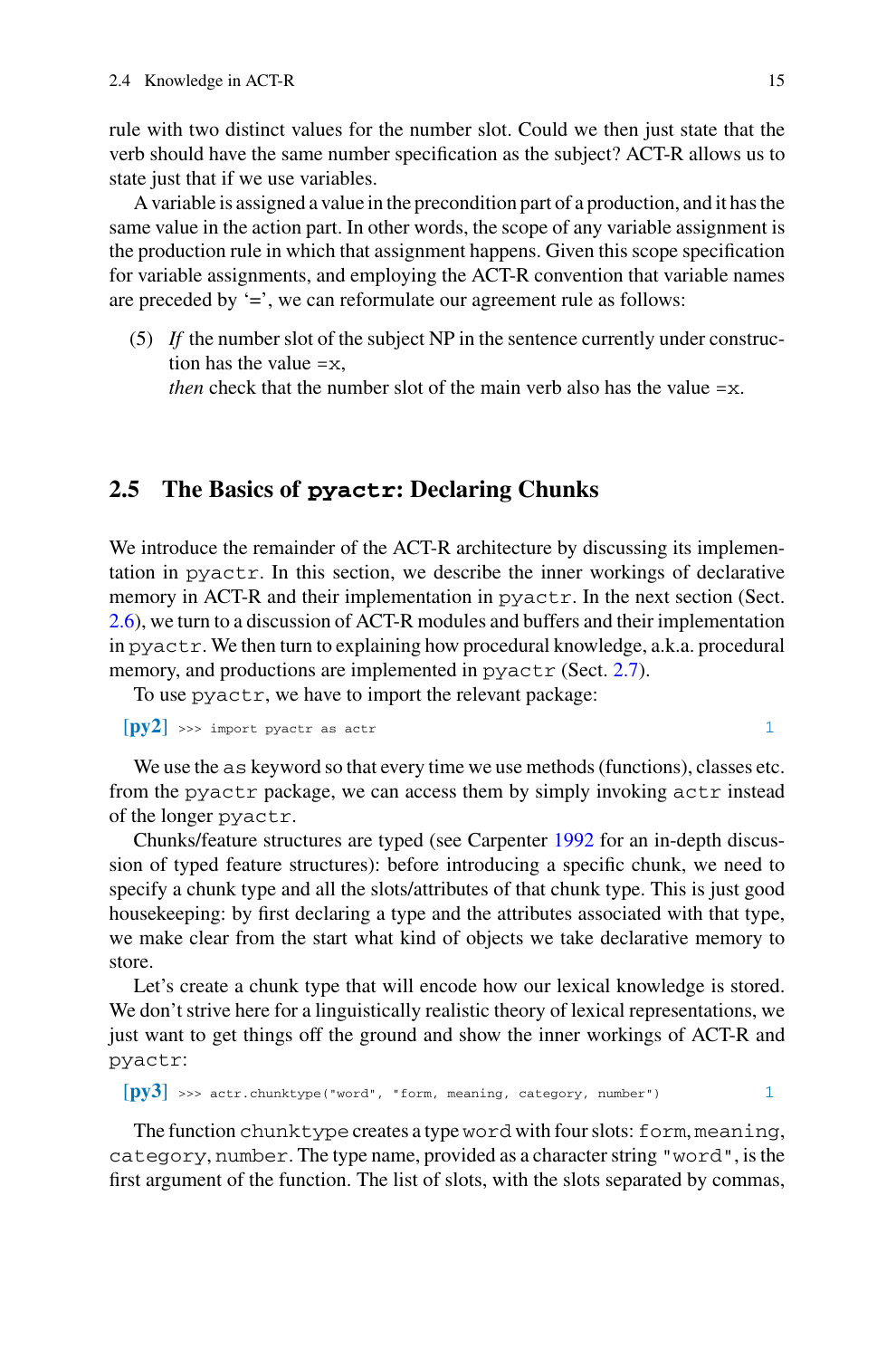is the second argument. After declaring a type, we can create chunks of that type, e.g., a chunk that will encode our lexical entry for the noun *car*.

```
[py4] >>> carLexeme = actr.makechunk(nameofchunk="car1", 1<br>typename="word", 2
   ... typename="word", 2
    ... form="car", 3
   ... meaning="[[car]]", 4
                    category="noun", 5<br>
number="sq") 6
   ... number="sg") 6<br>>>> nrint(carLexeme) 7
   >>> print(carLexeme) 7
   word(category= noun, form= car, meaning= [[car]], number= sg) 8
```
The chunk is created using the function makechunk, which has two required arguments: nameofchunk, provided on line 1 in [**[py4](#page-9-0)**], and typename (line 2). Other than these two arguments (with their corresponding values), the chunk consists of whatever slot-value pairs we need it to contain—and they are specified as shown on lines 3–6 in [**[py4](#page-9-0)**]. In general, we do not have to specify the values for all the slots that a chunk of a particular type has; the unspecified slots will be empty.

If you want to inspect a chunk, you can print it, as shown on line 7 in [**[py4](#page-9-0)**]. Note that the order of the slot-value pairs is different from the one we used when we declared the chunk: for example, we defined form first (line 3), but that slot appears as the second slot in the output on line 8. This is because chunks are unordered lists of slot-value pairs, and Python assumes an arbitrary (alphabetic) ordering when printing chunks.

Specifying chunk types is optional. In fact, the information contained in the chunk type is relevant for pyactr, but it has no theoretical significance in ACT-R, it is just 'syntactic sugar'. A chunk type is not identified by the name we choose to give it, but by the slots it has. However, it is recommended to always declare a chunk type before instantiating a chunk of that type: declaring types clarifies what kind of AVMs are needed in our model, and establishes a correspondence between the phenomena and generalizations we are trying to model, on the one hand, and the computational model itself, on the other hand.

For this reason, pyactr will print a warning message if we don't specify a chunk type before declaring a chunk of that type. Among other things, this helps us debug our code. For example, if we accidentally mistype and declare a chunk of type "morphreme" instead of the "morpheme" type we previously declared, we would get a warning message that a new chunk type has been created. We will not display warnings in the code output for the remainder of the book.<sup>4</sup>

It is also recommended that you only use slots already defined in your chunk type declaration (or when you first used a chunk of a particular type). However, you can always add new slots along the way if you need to: pyactr will assume that all the previously declared chunks of the same type had no value for those slots. For example, imagine we realize half-way through our modeling session that it would be useful to specify the syntactic function that a word has. We didn't have that slot in our carLexeme chunk. So let's create a new chunk carLexeme2, which is like carLexeme except it adds this extra piece of information in the slot

<sup>&</sup>lt;sup>4</sup>See the pyactr and Python3 documentation for more on warnings.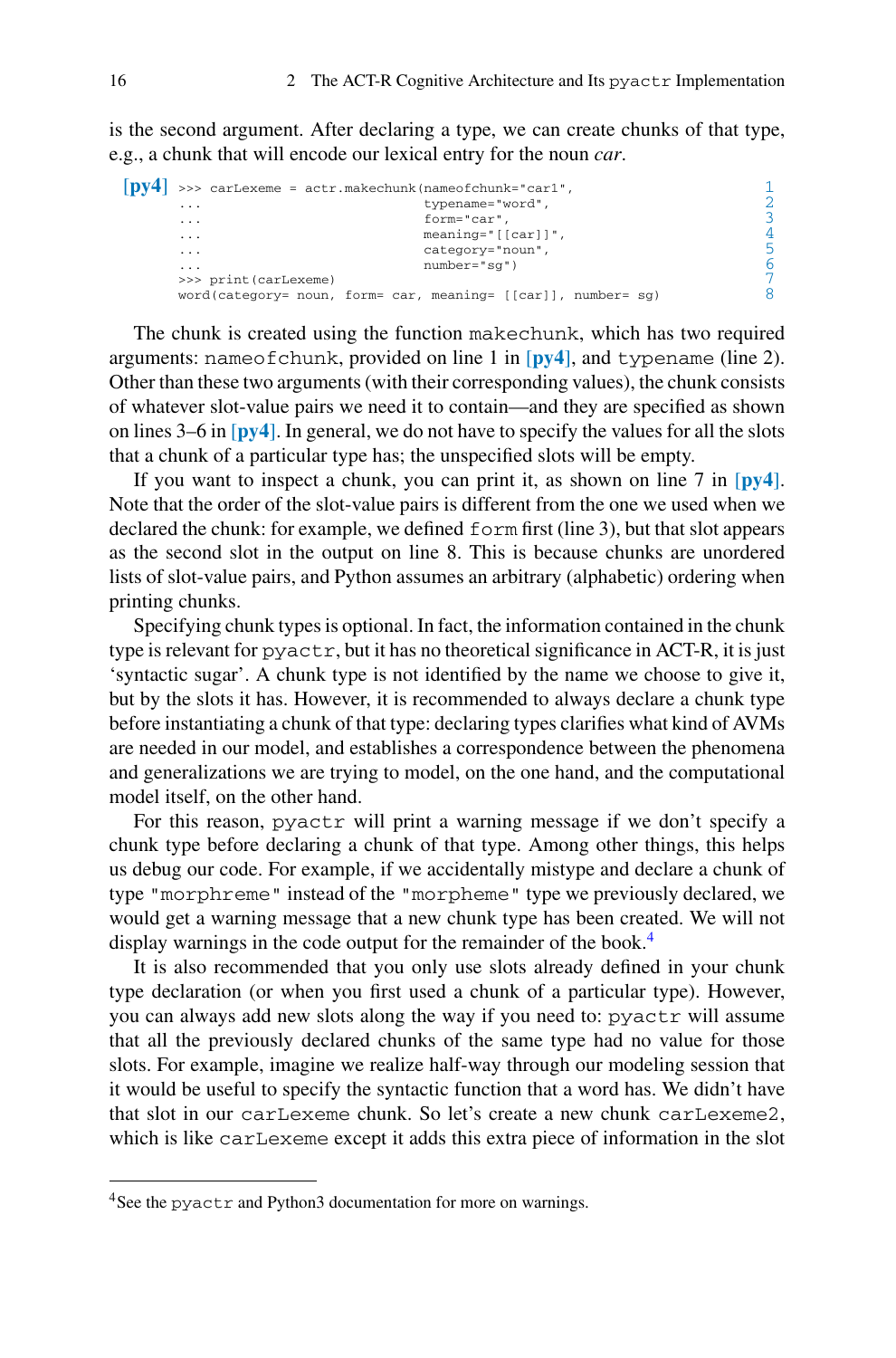synfunction. We will assume that the synfunction value of carLexeme2 is subject, as shown on line 7 in [**[py5](#page-10-0)**] below:

<span id="page-10-0"></span>

| >>> carLexeme2 = actr.makechunk(nameofchunk="car2", |                        |  |
|-----------------------------------------------------|------------------------|--|
| $\cdot$ $\cdot$ $\cdot$                             | typename="word",       |  |
| .                                                   | form="car",            |  |
| .                                                   | $meaning='[[car]]".$   |  |
| .                                                   | category="noun",       |  |
| .                                                   | $number="sq$ ,         |  |
| $\cdot$ $\cdot$ $\cdot$                             | synfunction="subject") |  |
| >>> print(carLexeme2)                               |                        |  |
| word(category= noun, form= car, meaning= [[car]],   |                        |  |
| number= sq, synfunction= subject)                   |                        |  |

The command goes through successfully, as shown by the fact that we can print carLexeme2, but a warning message is issued (not displayed above):

UserWarning: Chunk type word is extended with new slots.

Another, more intuitive way of specifying a chunk is to use the method chunkstring. When declaring chunks with chunkstring, the chunk type is provided as the value of the  $\pm$  sa attribute. The rest of the  $\langle$ slot, value $\rangle$  pairs are listed immediately after that. A  $\langle$ slot, value $\rangle$  pair is specified by separating the slot and value with a blank space.

```
[py6] \rightarrow\rightarrow carLexeme3 = actr.chunkstring(string=""" 1<br>
\cdots is a word 2<br>
form car 3
    ... form car 3
   ... meaning '[[car]]' 4<br>... category noun 5
   ... category noun 5<br>... number sq
    ... number sg 6
   ... synfunction subject 7<br>
... """) 8
    ... """) 8
   >>> print(carLexeme3) 9
   word(category= noun, form= car, meaning= [[car]],
      number= sg, synfunction= subject)
```
The method chunkstring provides the same functionality as makechunk. The argument string defines what the chunk consists of. The slot-value pairs are written as a plain string. Note that we use three quotation marks rather than one to provide the chunk string. Triple quotation signals that the string can appear on more than one line. The first slot-value pair, listed on line 2 in [**[py6](#page-10-1)**], is special. It specifies the type of the chunk, and a special slot is used for this, isa. The resulting chunk is identical to the previous one: we print the chunk and the result is the same as before (see lines  $10-11$ ).<sup>5</sup>

Defining chunks as feature structures/AVMs induces a natural notion of identity and a natural notion of information-based ordering over the space of all chunks. A chunk is identical to another chunk if and only if (iff) they have the same slots and the same values for those slots. A chunk is a part of (less informative than) another chunk if the latter includes all the  $\langle$ slot, value $\rangle$  pairs of the former and possibly more.

<sup>5</sup>The value of a slot can also be enclosed in quotes, e.g., 'some-value-here', i.e., it can be provided as a string. The quotes themselves are not treated as part of the value. Using quotes is needed whenever we want to input non-alphanumeric characters, as we have done when we specified the value of the slot meaning.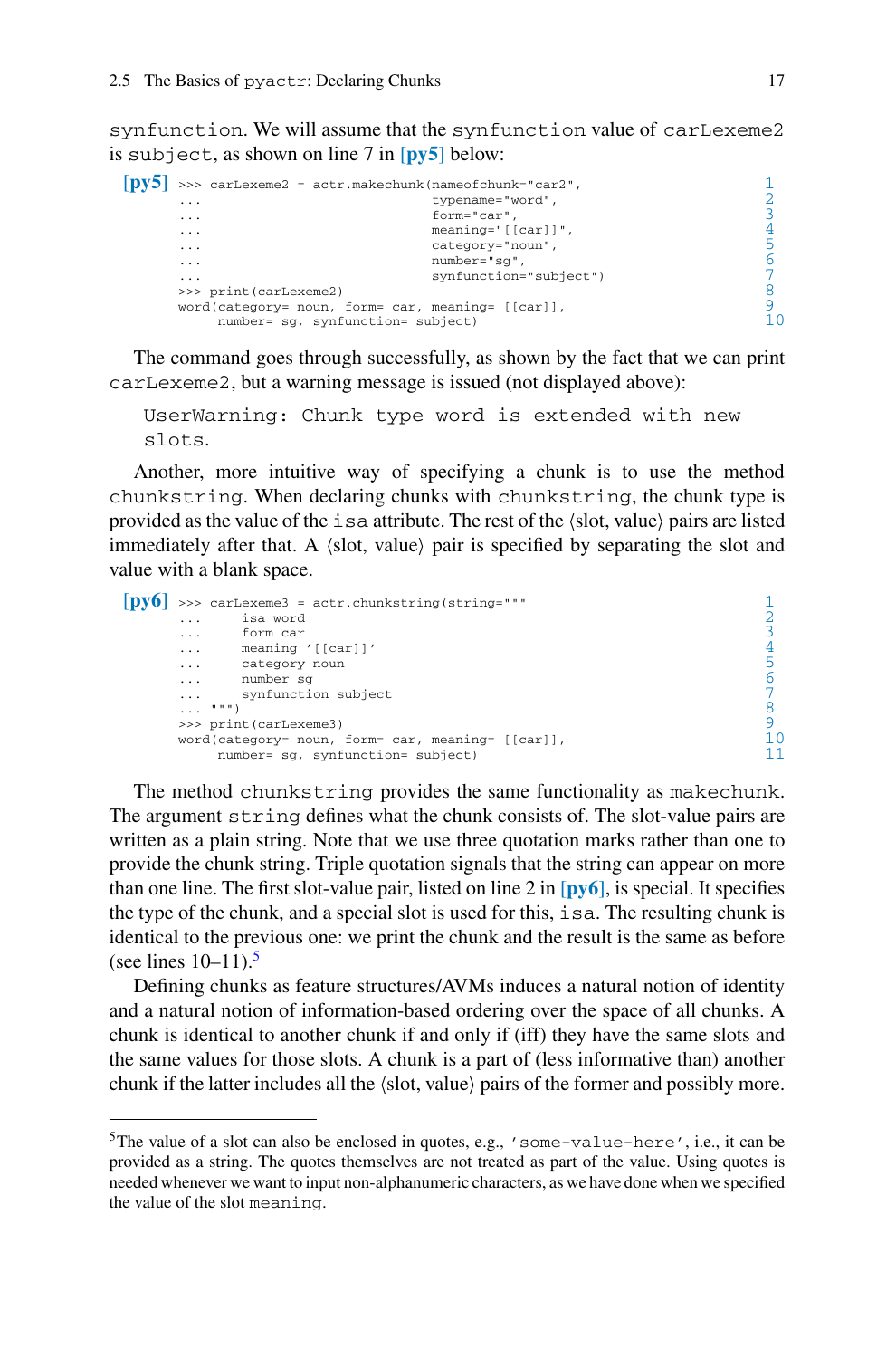The pyactr library overloads standard comparison operators for these tasks, as shown below:

```
[py7] \Rightarrow carLexeme2 == carLexeme3 1<br>True \Rightarrow carLexeme == carLexeme2 2 2
    >>> carLexeme == carLexeme2 3 False 4------<br>
----- carLexeme <= carLexeme2 5<br>
-->> carLexeme < carLexeme2 5<br>
7
    \frac{1}{6}>>> carLexeme < carLexeme2 7 True 80 and 2012 and 2012 and 2012 and 2012 and 2012 and 2012 and 2012 and 2012 and 2012 and 2012 and 2012 and
    >>> carLexeme2 < carLexeme<br>
False 9
    False 10
```
Note that chunk types are irrelevant for deciding identity or part-of relations. This might be counter-intuitive, but it's an essential feature of ACT-R: chunk types are 'syntactic sugar', useful only for the human modeler. This means that if we define a new chunk type that happens to have the same slots as another chunk type, chunks of one type might be identical to, or part of, chunks of the other type:

```
[py8] >>> actr.chunktype("syncat", "category") <br>>>> anynoun = actr.makechunk(nameofchunk="anynoun1", 2
     >>> anynoun = actr.makechunk(nameofchunk="anynoun1", 2
                          typename="syncat", 3<br>
category="noun")               4
     ... category="noun") 4<br>
>>> anynoun < carLexeme 5
     >>> anynoun < carLexeme 5 True 6
     >>> anynoun < carLexeme2 7 True 80 and 2012 and 2012 and 2012 and 2012 and 2012 and 2012 and 2012 and 2012 and 2012 and 2012 and 2012 and
```
This way of defining chunk identity is a direct expression of ACT-R's hypothesis that the human declarative memory is content-addressable memory. The only way we have to retrieve a chunk is by means of its slot-value content.<sup>6</sup> Chunks are not indexed in any way and cannot be accessed via their index or their memory address. The only way to access a chunk is by specifying a cue, which is a slot-value pair or a set of such pairs, and retrieving chunks that conform to that pattern, i.e., that are *subsumed* by it.<sup>7</sup>

### <span id="page-11-0"></span>**2.6 Modules and Buffers**

Chunks do not live in a vacuum, they are always part of an ACT-R mind (a specific instantiation of the ACT-R mental architecture). The ACT-R building blocks for the human mind are modules and buffers. Each module in ACT-R serves a different mental function. But these modules cannot be accessed or updated directly. Input/output

 $6$ See McElree (2006) and Jäger et al. (2017) for discussions and summaries of language-related evidence for content-addressable memory retrieval.

<sup>&</sup>lt;sup>7</sup>A feature structure, a.k.a. chunk,  $C_1$  subsumes another chunk  $C_2$  iff all the information that is contained in  $C_1$  is also contained in  $C_2$ . We write this as  $C_1 \leq C_2$  or  $C_1 \sqsubseteq C_2$ . In pyactr, we write C1  $\leq$  C2.  $C_1$  subsumes  $C_2$  iff all the slots in the domain of  $C_1$  are also in the domain of *C*2, and for each of the slots in the domain of *C*1, the value of that slot is *identical* to the value of the corresponding slot in  $C_2$ . Note that subsumption in ACT-R (also, in  $\text{pyactr}$ ) is not recursively defined, which would require "is*identical* to" in the previous sentence to be replaced by "subsumes".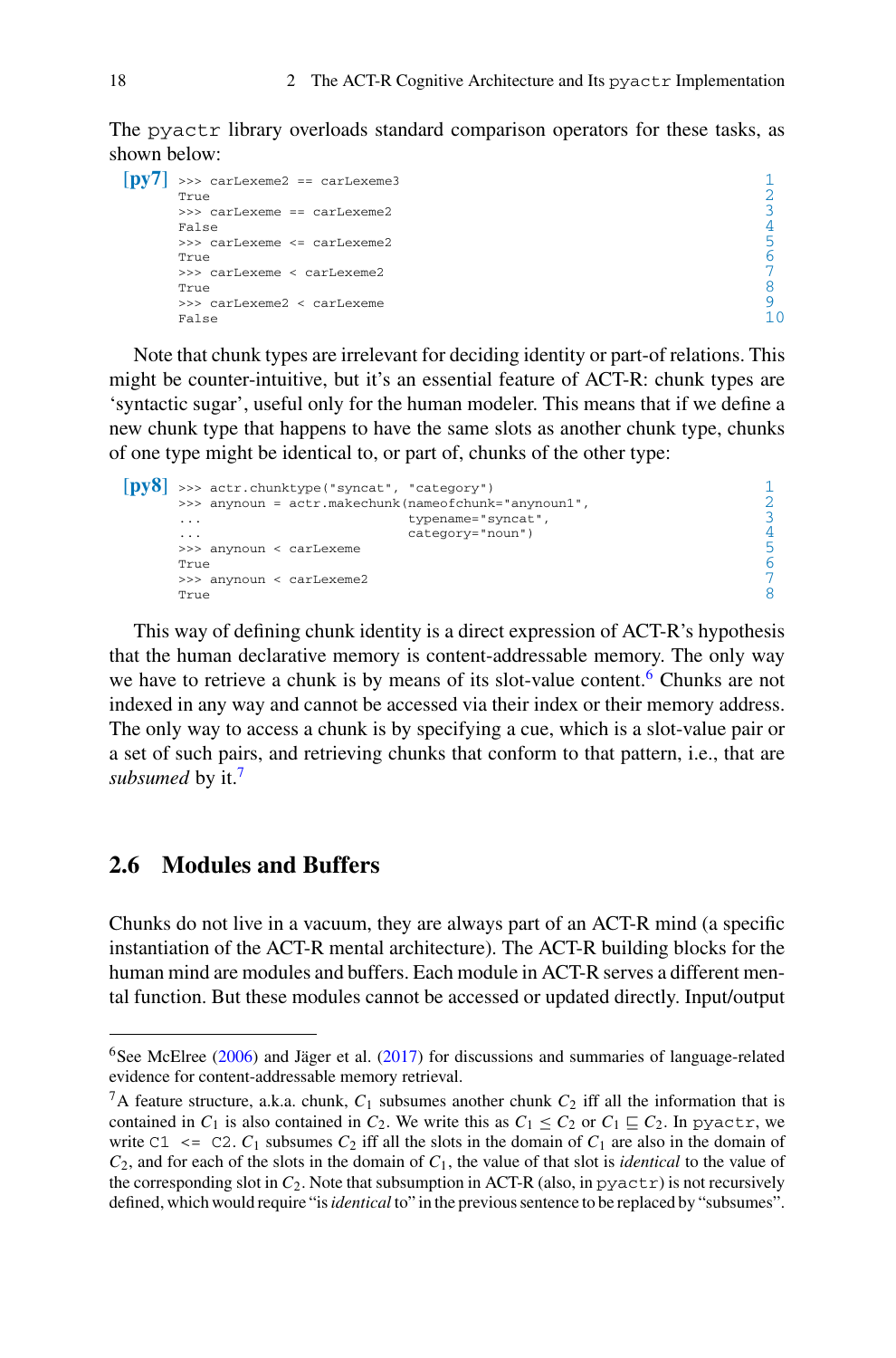operations associated with a module are always mediated by a buffer, and each module comes equipped with one such buffer. Think of it as the input/output interface for that mental module.

A buffer has a limited throughput capacity: at any given time, it can carry only one chunk. For example, the declarative memory module can only be accessed via the retrieval buffer. Internally, the declarative memory module supports massively parallel processes: basically all chunks can be simultaneously checked against a cue. But externally, the module can only be accessed serially by placing one cue at a time in its associated retrieval buffer. This is a typical example of how the ACT-R architecture captures actual cognitive behavior by combining serial and parallel components in specific ways (cf. Anderson and Lebiere 1998).

ACT-R conceptualizes the human mind as a system of modules and associated buffers, within and across which chunks are stored and transacted. This flow of information is driven by productions: ACT-R is a production-system based cognitive architecture. Recall that productions are stored in procedural memory, while chunks are stored in declarative memory. The architecture is more complex than that, but in this chapter we will be concerned with only these two major components of the ACT-R architecture for the human mind: procedural memory and declarative memory.

As we already mentioned, procedural memory stores productions. Procedural memory is technically speaking a module, but it is the core module for human cognition, so it does not have to be explicitly declared because it is always assumed to be part of any mind (any instantiation of the mental architecture). The buffer associated with the procedural module is the goal buffer. This reflects the ACT-R view of *human higher cognition as fundamentally goal-driven*. Similarly, declarative memory is a module, and it stores chunks. The buffer associated with the declarative memory module is called the retrieval buffer.

So let us now move beyond just storing arbitrary chunks, and start building a mind. The first thing we need to do is to create a container for the mind, which in pyactr terminology is a model:

```
[py9] \Rightarrow \text{agreement} = \text{actr}.\text{ACTRModel} ()
```
The mind we intend to build is very simple. It is merely supposed to check for number agreement between the main verb and the subject of a sentence, hence the name of our ACT-R model in [**[py9](#page-12-0)**] above. We can now start fleshing out the anatomy and physiology of this very simple agreeing mind. That is, we will add information about modules, buffers, chunks and productions.

As mentioned above, any ACT-R model has a procedural memory module, but for convenience, it also comes equipped by default with a declarative memory module and the goal and retrieval buffers. When initialized, these buffers/modules are empty. We can check that the declarative memory module is empty, for example:

 $[py10] \rightarrow \rightarrow$  agreement.decmem 1  $\left\{\right\}$  2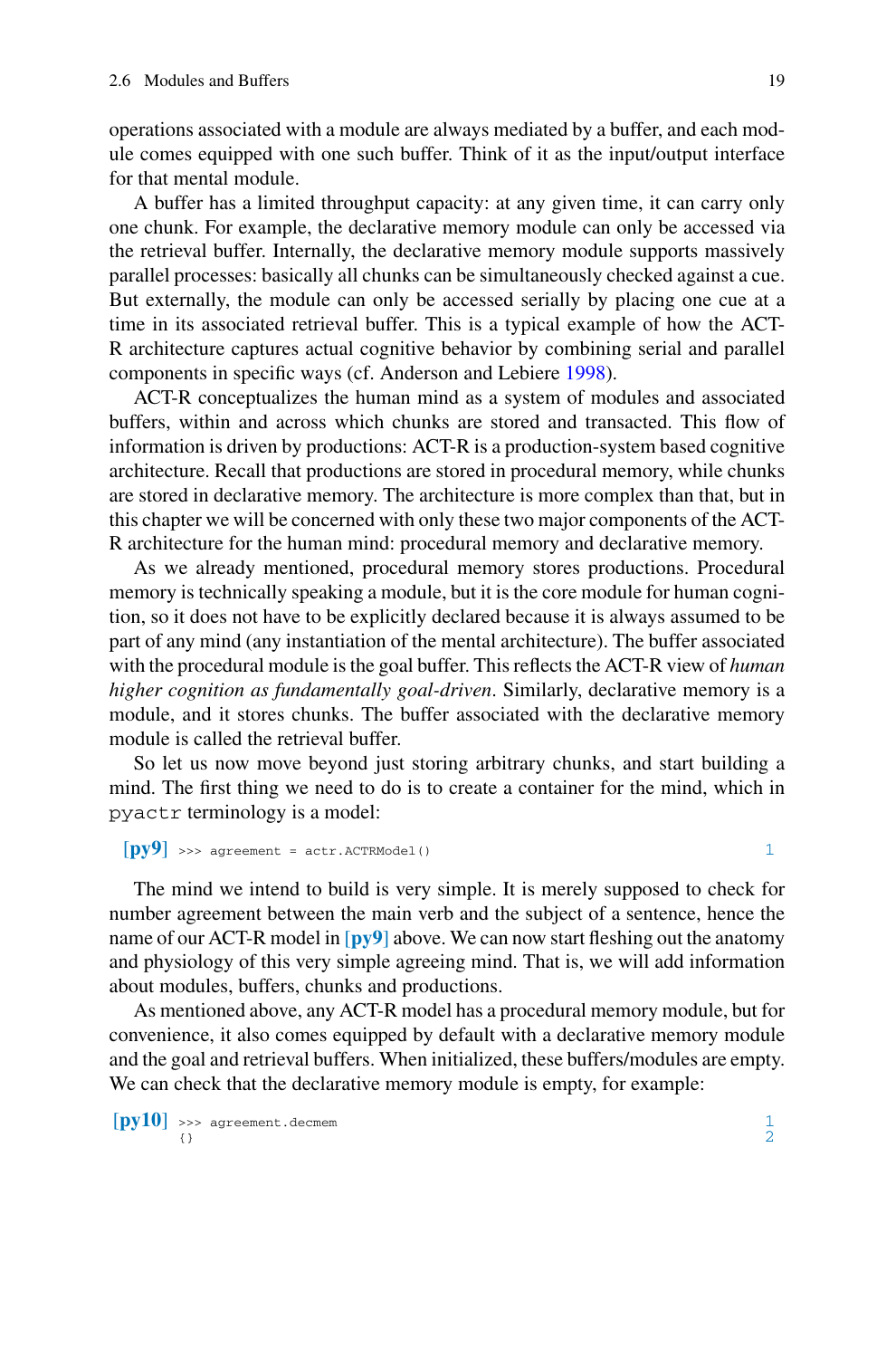Note that decmem is an attribute of our agreement ACT-R model, and it stores the declarative memory module. The retrieval and goal attributes store the retrieval and the goal buffer, respectively, and they are also empty, as shown below.

```
[py11] \rightarrow\rightarrow\rightarrow agreement.goal 1<br>set() 2<br>>>> agreement.retrieval 3
     \mathsf{set}(\mathsf{I})>>> agreement.retrieval 3<br>set () 4
     \mathsf{set}(\mathsf{1})
```
It is convenient to have a shorter alias for the declarative memory module, so we introduce a new variable dm and assign the decmem module as its value:

```
[py12] \implies dm = agreement.decmem 1
```
We might want to add a chunk to our declarative memory, e.g., our carLexeme2 chunk. We add chunks by invoking the add method associated with the declarative memory module. The argument of this function call is the chunk that should be added:

```
[py13] \Rightarrow \text{dm} \text{ add}(\text{carLexeme2}) 1<br>\Rightarrow \text{print}(\text{dm}) 2
          >>> print(dm) 2<br>2 {word(category= noun, form= car, meaning= [[carl], number= sq. 2
          {word(category= noun, form= car, meaning= [[car]], number= sg, 3<br>aunfunction= \alphaubiost), array(0, 1))
                 synfunction= subject): array([0.1])
```
Note that when we inspect dm, we can see the chunk we just added. The chunkencoding time is also recorded. This is the simulation time at which the chunk was added to declarative memory. We have not yet run the model, i.e., we have not yet started the model simulation, so that time is 0 (line 4 in [**[py13](#page-13-1)**]).

## <span id="page-13-0"></span>**2.7 Writing Productions in pyactr**

Recall that productions are essentially conditionals (*if* -statements), with the preconditions that need to be satisfied listed in the antecedent of the conditional and the actions that are triggered if the preconditions are satisfied listed in the consequent. Thus, productions have two parts: the preconditions that precede the double arrow (==>) and the actions that follow it.

Let's add some productions to our model to simulate a basic form of verb agreement.<sup>8</sup> Our model of subject-verb agreement will be very elementary, but the point is to learn how to assemble a basic ACT-R model/mind rather than to build a realistic processing model of this linguistic phenomenon. We restrict ourselves to agreement in number for 3rd person present tense verbs. We make no attempt to model syntactic parsing, we will just assume that our declarative memory already stores the subject of the clause, and that the current verb is already present in the goal buffer, where it is being actively assembled.

What should our agreement model do? One production should state that if the goal buffer has a chunk of category verb in it and the current task is to agree, then

<sup>&</sup>lt;sup>8</sup>The full model is linked to in the appendix of this chapter.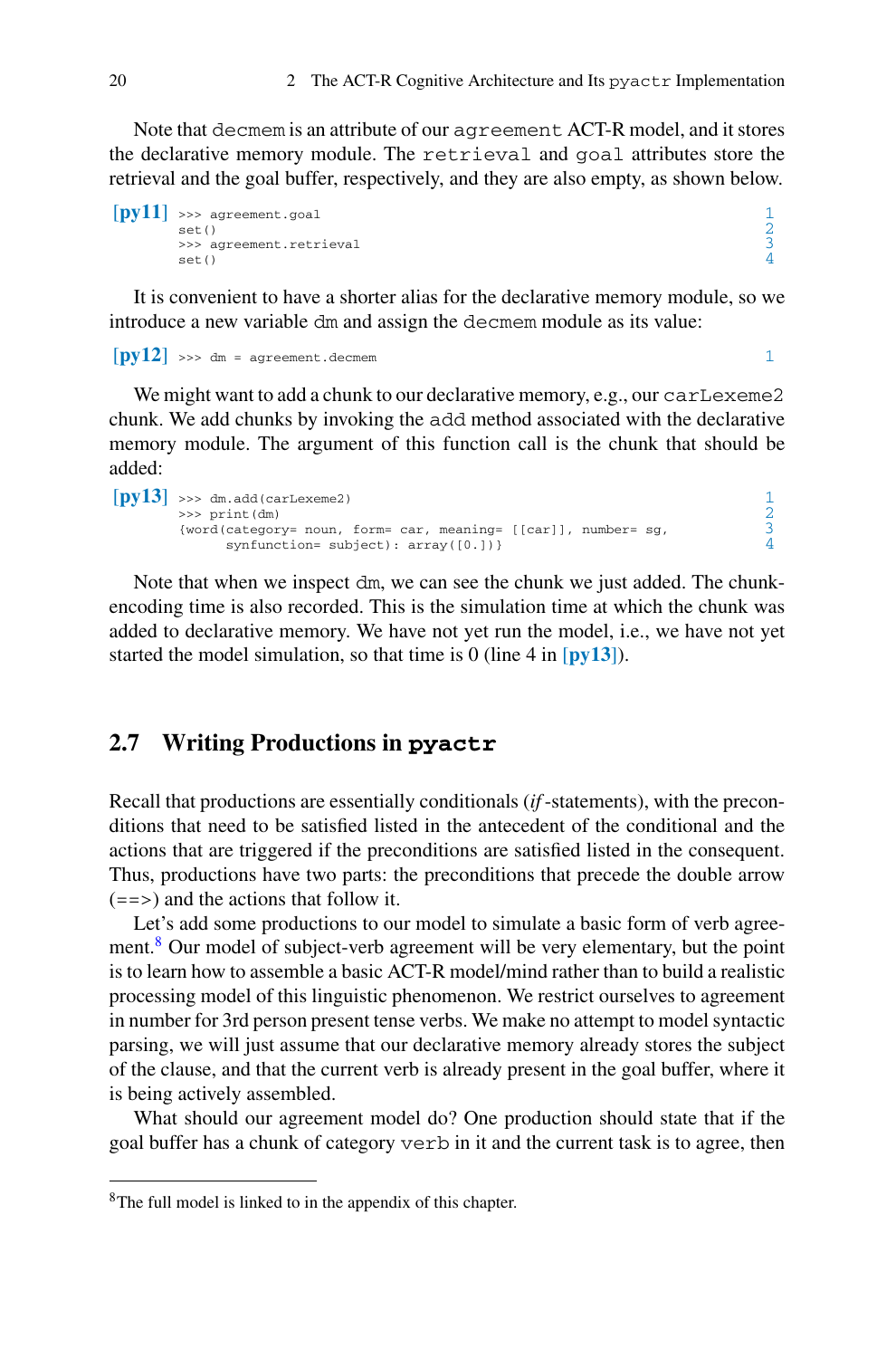the subject should be retrieved. The second production should state that if the number specification on the subject in the retrieval buffer is  $=x$ , then the number of the verb in the goal buffer should also be  $=x$  (recall that the  $=$  sign before a string indicates that the string is the name of a variable). The third rule should say that if the verb is assigned a number, the task is done.

Let's start with the first production: noun retrieval. As shown in [**[py14](#page-14-0)**], line 1 below, we give the production a descriptive name "retrieve" that will make the simulation output more readable. In general, productions are created by the method productionstring associated with our ACT-R model, and they have two arguments (there is actually a third argument; more on that later): name, the name of the production, and string, which provides the actual content of the production.

```
[py14] >>> agreement.productionstring(name="retrieve", string=""" 1<br>
\cdots =g><br>
\cdots isa goal_lexeme 3
          isa goal_lexeme 3<br>
category verb 3
     ... category verb 4<br>... task agree
     ... task agree 5<br>... ?retrieval> 5
     ... ?retrieval> 6<br>
... buffer empty
     ... buffer empty \begin{array}{ccc} 7 & 7 \\ \dots & = & \end{array}\ldots ==> 8
     \ldots =g> 9
     ... isa goal_lexeme 10<br>... category verb 11
         ... category verb 11<br>task trigger agreement 12
     ... task trigger_agreement 12<br>12<br>13 13
     ... +retrieval> 13<br>
... isa word 14
     ... isa word<br>... isa word<br>... category noun 15
     ... category noun 15<br>15 ... synfunction subject.
     ... synfunction subject 16<br>... """) 17
     ... """) 17
{'=g': goal_lexeme(category= verb, task= agree), 18
     '?retrieval': {'buffer': 'empty'}} 19 ==> 20
{'=g': goal_lexeme(category= verb, task= trigger_agreement), '+retrieval':21
      word(category= noun, form= , meaning= , number= , synfunction= subject)} 22
```
The preconditions (the left hand side of the rule) and the actions (the right hand side of the rule) are separated by  $==$ . This separator can be seen on line 8 in [**[py14](#page-14-0)**] above. Everything that precedes the separator belongs to the preconditions, and everything that follows it belongs to the actions. The rule has preconditions for two buffers. The first one starts on line 2.  $=\infty$  indicates two things: the target buffer and the type of precondition this buffer has to satisfy. The precondition checks that the chunk currently stored in the *goal* buffer g is subsumed by the chunk that is specified on the following lines (lines  $3-5$ ). The = symbol encodes that we are interested in the subsume relation. That is, the chunk in the goal buffer has to be of category verb (line 4), and the current task for this lexeme should be agree (line 5). The chunk in the goal buffer could have other slot-value pairs, but we are not interested in them for the purposes of this rule.

The second precondition starts on line 6 in [**[py14](#page-14-0)**] above. ?retrieval> indicates that this precondition will check whether the retrieval buffer is in a certain state. ? in front of the buffer name indicates that we are interested in the state of the buffer, not in the chunk that is in it. The state that we want the retrieval buffer to be in is specified on line 7: the retrieval buffer needs to be empty (no chunk should be stored there).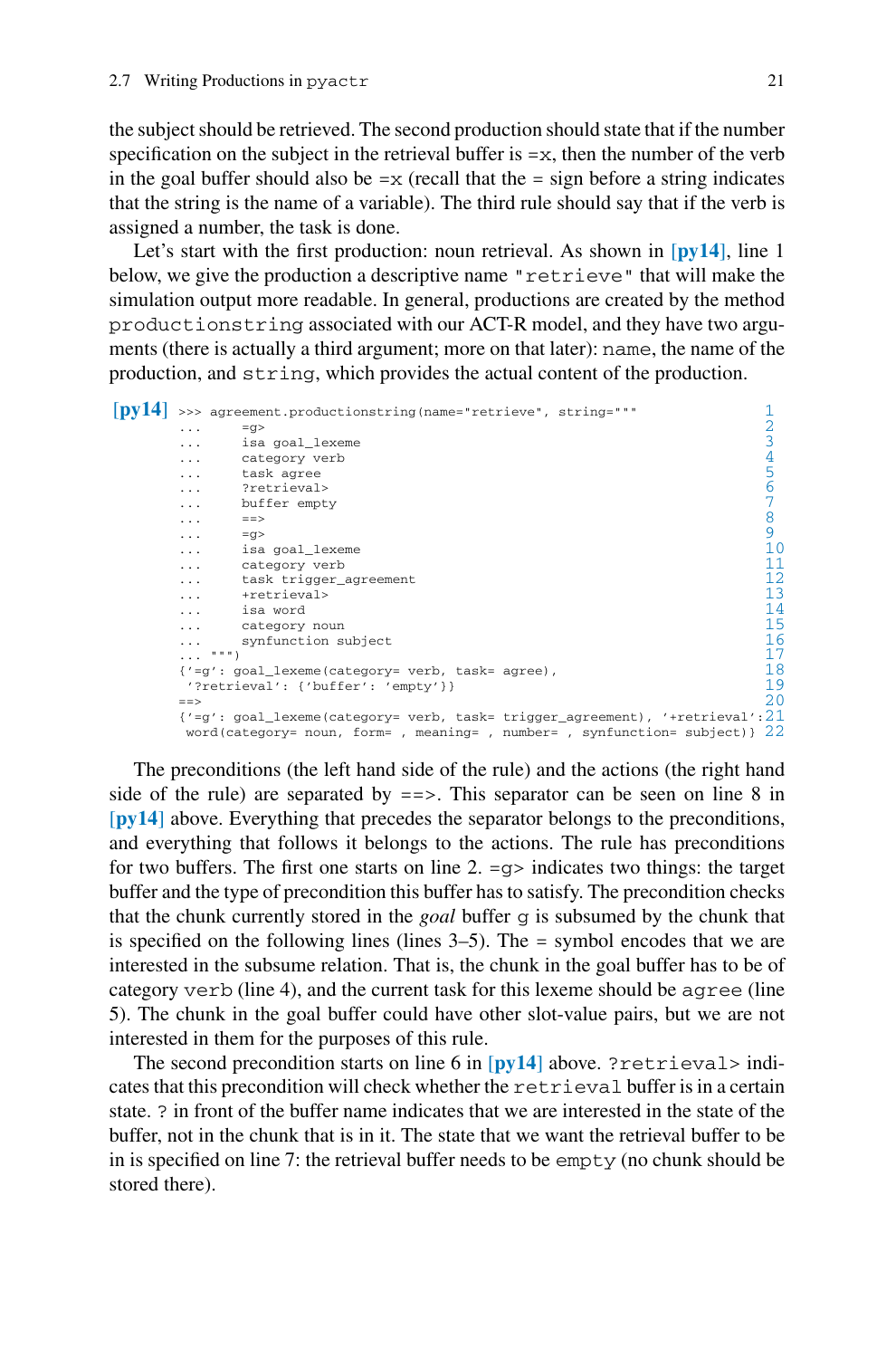In general, we can check for a variety of states that buffers could be in. For example:

- '?g> buffer full' checks if the goal buffer is full (whether it carries a chunk);
- '?retrieval> state busy' checks if the retrieval buffer is working on retrieving a chunk;
- '?retrieval> state error' checks if the last retrieval request has failed (no chunk has been found).

If the preconditions on the two buffers are met, the rule triggers two actions. The first action is stated starting on line  $9$  in  $[py14]$  $[py14]$  $[py14]$ : we modify the goal lexeme chunk by changing the current task from agree to trigger\_agreement. When such a feature-value update takes place, the other features of the updated chunk remain the same.

The trigger agreement task specified in the goal lexeme chunk is to identify a subject noun so that the goal\_lexeme can agree with that noun in number, which leads us to the second action. This action is stated starting on line 13 in [**[py14](#page-14-0)**]: +retrieval> indicates that we access the retrieval buffer (recall that we just verified that this buffer is empty) and we add a new chunk to it (that is what + means). This chunk is our memory cue/query: we want to retrieve from declarative memory a chunk of type word that is a noun and a subject.<sup>9</sup>

Memory cues always consist of chunks, i.e., feature structures, and the retrieval process asks the declarative memory module to provide a (possibly) larger chunk that the cue chunk is a part of (technically, a chunk in declarative memory that is subsumed by our cue chunk). In our specific case, the cue requests the retrieval of a chunk that has at least the following  $\langle$ slot, value $\rangle$  pairs: the chunk should be a noun that is a subject.

After this production rule is fired, a subject noun is retrieved from declarative memory and placed in the retrieval buffer (assuming the retrieval is successful), and the goal lexeme has trigger\_agreement as its task. The second production rule, provided in ([**[py15](#page-15-0)**]) below, can now fire and actually perform the agreement:

```
[DY15] >>> agreement.productionstring(name="agree", string=""" 1<br>2<br>1<br>3<br>3
         ... isa goal_lexeme<br>
... category verb<br>
... task trigger_agreement<br>
... =retrieval><br>
... isa word<br>
... category noun<br>
3<br>
3<br>
3<br>
5<br>
5<br>
3<br>
5<br>
3<br>
5<br>
7<br>
3<br>
3<br>
3<br>
5<br>
5<br>
5<br>
7<br>
3<br>
3<br>
8
         ... category verb
         ... task trigger_agreement 5 ... =retrieval> 6 ... isa word 7
         ... category noun 8<br>
example to the set of the set of the set of the set of the set of the set of the set of the set of the set of the set of the set of the set of the set of the set of the set of the set of the set of the
         ... number =x 9
         ... synfunction subject 10<br>... ==> 11
         ... ==> 11
         \ldots =g> 12
         ... =g><br>... isa goal_lexeme 13<br>... category verb
         ... category verb
```
<sup>9</sup>Strictly speaking, it is not necessary to ensure that the retrieval buffer is empty before placing a retrieval request. The model would have worked just as well if the retrieval buffer had been nonempty. The buffer would have been flushed/emptied first, and then the memory cue would have been placed in it.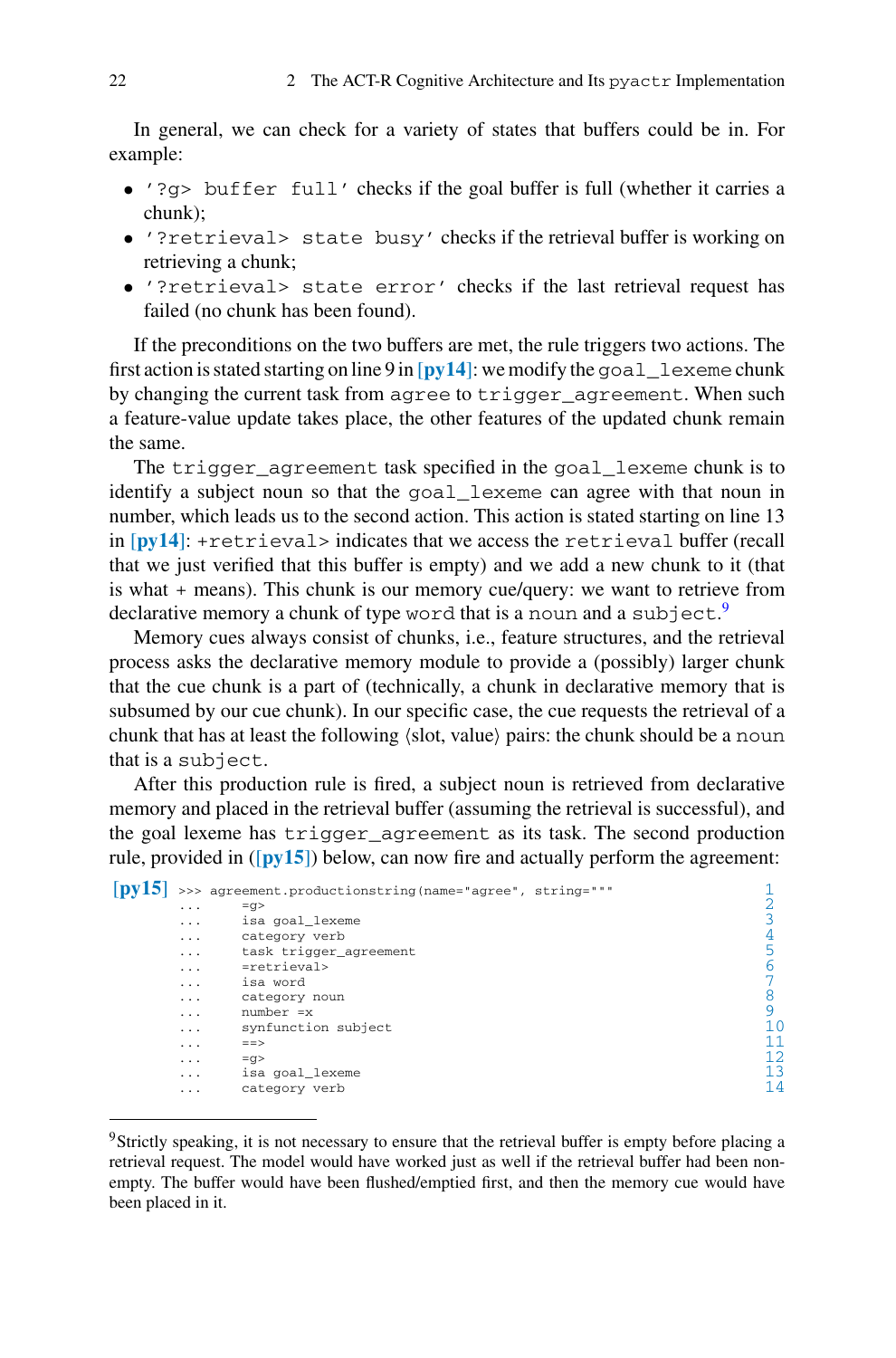```
... number =x 15<br>... task done 16<br>... """) 17
     task done 16 and 16 and 16 and 16 and 16 and 17 and 17 and 17 and 17 and 17 and 17 and 17 and 17 and 17 and 17
... """) 17
{'=g': goal_lexeme(category= verb, task= trigger_agreement), 18
'=retrieval': word(category= noun, form= , meaning= , 19<br>
number= = x synfunction= subject) }<br>
20
                 number= =x, synfunction= subject)} 20<br>21
\Rightarrow 21
{'=q': qoal\_lexeme(cateqory= verb, number= =x, task= done)} 22
```
The two preconditions of the rule in [**[py15](#page-15-0)**] above ensure that we are in the correct state:

- lines 2–5: the chunk in the goal buffer is subsumed  $(=)$  by the chunk on lines 3–5, i.e., it has verbas the value of the slot category, and trigger agreement as the value of the slot task
- lines 6–10: the chunk in the retrieval buffer is subsumed  $(=)$  by the chunk on lines 7–10, i.e., it must be of category noun, have the syntactic function of subject and have a number specification =x;
	- $-$  since  $=x$  does not appear anywhere else in the preconditions, this last check is vacuous, as a variable can have any value; however, keep in mind that variables take scope within a rule and, therefore, any other part of this rule that will make use of  $=x$  will have to match in value the number slot in the retrieval buffer.

After checking that we are in the correct state, we trigger the agreeing action. Lines 12–16 in **[[py15](#page-15-0)]** tell us that the chunk that is currently in the goal buffer should be kept there (that's what = on line 12 encodes) and its feature structure should be updated as follows. The type and category should stay the same  $(qoal \leq l$ exeme and verb, respectively), but a new number specification should be added, namely  $=x$ , which is the same number specification as the one for the subject noun we have retrieved from declarative memory. This completes the agreement operation, so the task slot of the goal lexeme is updated and marked as done (line 16).

The third and final production rule just mops things up: we are done, so the goal buffer is flushed and our simulation ends. The action on line 6 in [**[py16](#page-16-0)**] below, namely  $\tilde{q}$ , simply discards the chunk in the goal buffer.

```
[py16] >>> agreement.productionstring(name="done", string=""" 1<br>
... =g><br>
... isa goal lexeme 3
    ... =g><br>... isa goal_lexeme 3<br>... task done 3
    ... task done 4
    \ldots ==> 5
    \ldots \approx \approx 6
    ... """) 7
   {'=g': goal_lexeme(category= , number= , task= done)} 8 ==> 9
    \{f^{\prime\,\,\alpha}q'\colon\,\text{None}\} 10
```
In the next section, we run the model that we have just created. The notation introduced throughout this section is summarized in Table [2.1](#page-17-0) (for preconditions) and Table [2.2](#page-17-1) (for actions).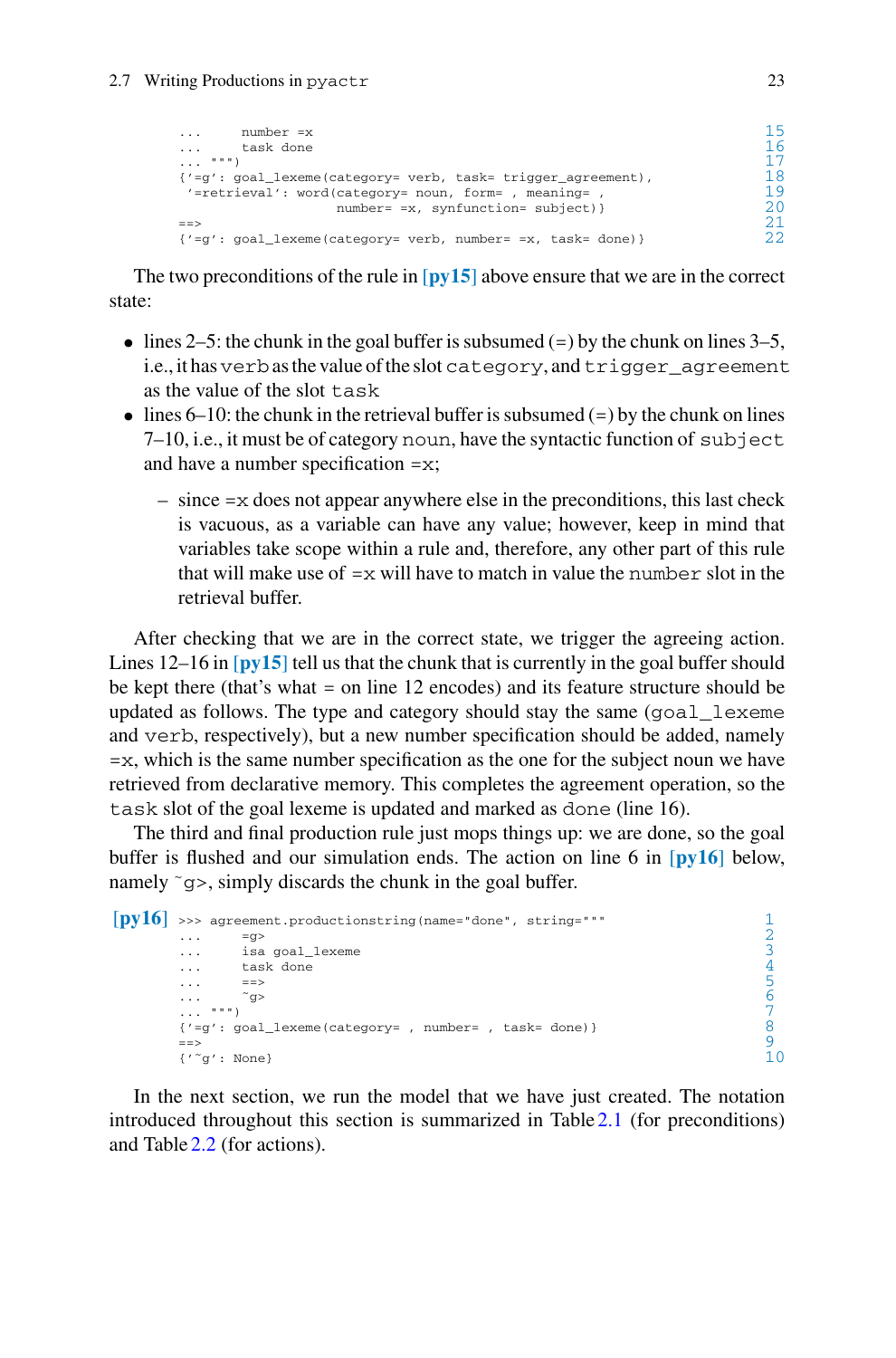|                 | Symbol                                             |                                                                        |  |
|-----------------|----------------------------------------------------|------------------------------------------------------------------------|--|
|                 | $=$                                                |                                                                        |  |
| Interpretation  | Check that subsumption holds                       | Check the status of the buffer                                         |  |
| Possible values | Any chunk that subsumes<br>the chunk in the buffer | Buffer full<br>Buffer empty<br>State busy<br>State free<br>State error |  |

<span id="page-17-0"></span>**Table 2.1** Notation and terminology used in the preconditions of production rules

<span id="page-17-1"></span>**Table 2.2** Notation and terminology used in the actions of production rules

|                    | Symbol                                                              |                                                                                                                      |              |
|--------------------|---------------------------------------------------------------------|----------------------------------------------------------------------------------------------------------------------|--------------|
|                    |                                                                     | $^{+}$                                                                                                               |              |
| Interpretation     | Modify the current<br>chunk                                         | Add a new chunk to buffer<br>(triggers memory recall if added to<br>retrieval buffer)                                | Clear buffer |
| Possible<br>values | The chunk in the buffer<br>updated with the new<br>slots and values | A chunk with specified slots and<br>values (for retrieval buffer, old<br>chunk from dec. mem. if recall<br>succeeds) | N/A          |

### **2.8 Running Our First Model**

To run the agreement model, we just have to add an appropriate chunk to the goal buffer. Recall that ACT-R conceptualizes higher cognition as fundamentally goaldriven: if there is no goal, no productions will fire and the mind will not change state.

We add a goal chunk in **[[py17](#page-17-2)]** below. First, we declare our goal\_lexeme type (line 1 in [**[py17](#page-17-2)**]). Then, we add one such chunk to the goal buffer (lines 2–6). Chunks are always added to buffers/modules using the method add. We check that the chunk has been added to the goal buffer by printing its contents (line 7). Note that the number specification on line 8 is empty.

```
[py17] >>> actr.chunktype("goal_lexeme", "task, category, number") <br>>>> agreement.goal.add(actr.chunkstring(string=""" <br>1<br>3<br>3
       >>> agreement.goal.add(actr.chunkstring(string=""
       ... isa_goal_lexeme                      3<br>... category_verb                      4
       ... category verb \frac{4}{5}... task agree 5<br>... """) 5<br>>>> agreement goal
       ... """)) 6
       >>> agreement.goal 7
       {goal_lexeme(category= verb, number= , task= agree)} 8
```
We can now run the model by invoking the simulation method (with no arguments), as shown in [**[py18](#page-18-0)**], line 1 below. This takes the model specification and initializes various parameters as dictated by the model (e.g., simulation start time). We can then execute one run of the simulation, as shown on line 2 in [**[py18](#page-18-0)**].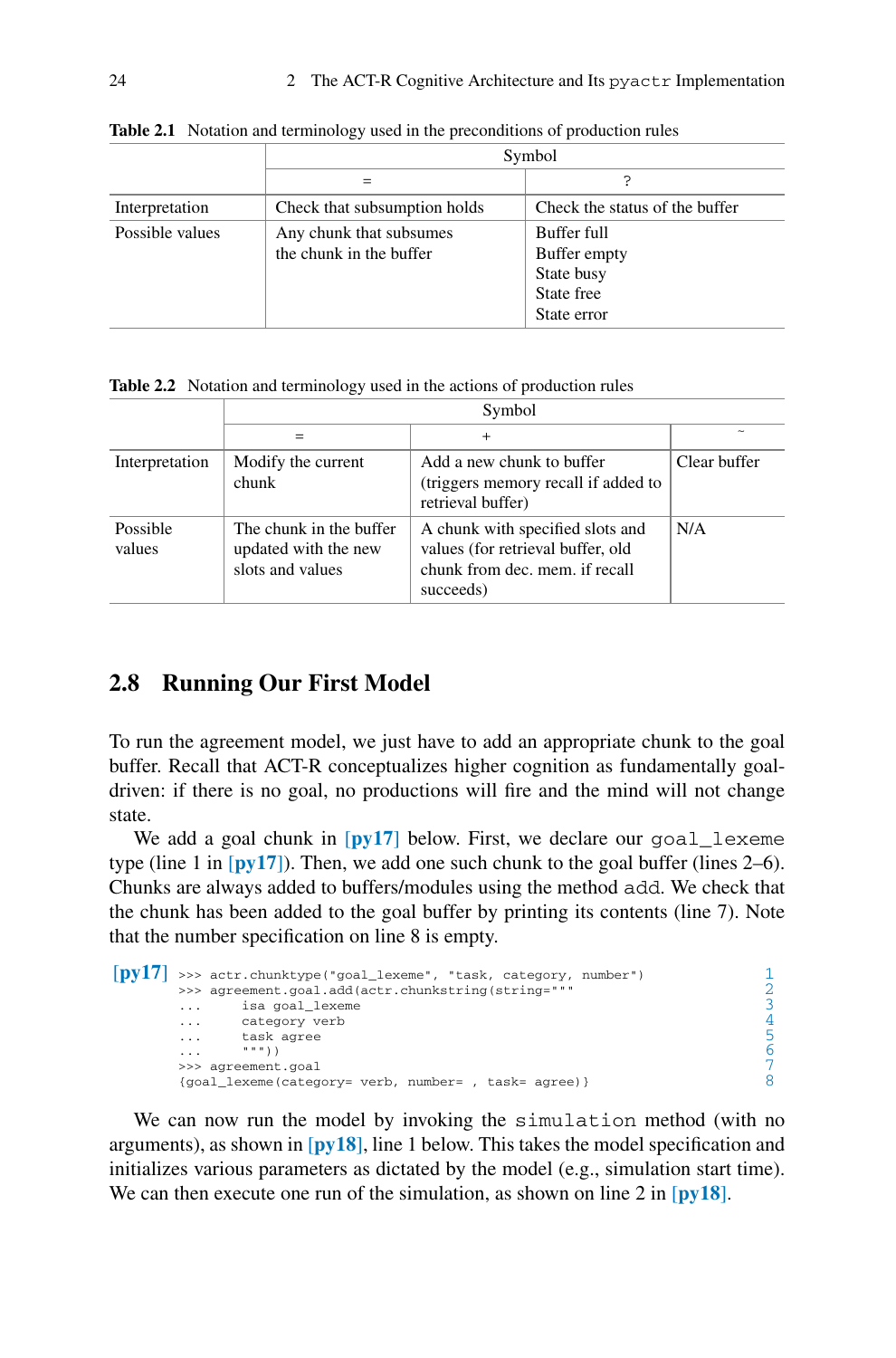```
[py18] \rightarrow\rightarrow agreement_sim = agreement.simulation() 1<br>
\rightarrow\rightarrow agreement.sim.run() 2
         >>> agreement_sim.run() 2
         (0, 'PROCEDURAL', 'CONFLICT RESOLUTION')<br>(0. 'PROCEDURAL', 'RULE SELECTED: retrieve') 3
         (0, 'PROCEDURAL', 'RULE SELECTED: retrieve') 4
         (0.05, 'PROCEDURAL', 'RULE FIRED: retrieve')<br>(0.05, 'q', 'MODIFIED') 5
         (0.05, 'g', 'MODIFIED') 6<br>
(0.05, 'refrieval'. 'START RETRITEVAL') 7
         (0.05, 'retrieval', 'START RETRIEVAL') 7
         (0.05, 'PROCEDURAL', 'CONFLICT RESOLUTION') 8<br>
(0.05, 'PROCEDURAL', 'NO RULE FOUND') 9
         (0.05, 'PROCEDURAL', 'NO RULE FOUND') 9
(0.1, 'retrieval', 'CLEARED') 10
(0.1, 'retrieval', 'RETRIEVED: word(category= noun, form= car, 11
               meaning= [(car)], number= sg, synfunction= subject)') 12<br>'PROCEDIRAL', 'CONFLICT RESOLUTION') 13(0.1, 'PROCEDURAL', 'CONFLICT RESOLUTION') 13
(0.1, 'PROCEDURAL', 'RULE SELECTED: agree') 14
         (0.15, 'PROCEDURAL', 'RULE FIRED: agree') 15<br>(0.15, 'g', 'MODIFIED') 16(0.15, 'g', 'MODIFIED') 16<br>
(0.15, 'g', 'MODIFIED') 16<br>
(0.15, 'PROCEDURAL'. 'CONFLICT RESOLUTION') 17
         (0.15, 'PROCEDURAL', 'CONFLICT RESOLUTION') 17
(0.15, 'PROCEDURAL', 'RULE SELECTED: done') 18
(0.2, 'PROCEDURAL', 'RULE FIRED: done') 19
         (0.2, 'g', 'CLEARED') 20<br>
(0.2, 'PROCEDITRAL', 'CONFLICT RESOLUTION') 21
         (0.2, 'PROCEDURAL', 'CONFLICT RESOLUTION') 21
(0.2, 'PROCEDURAL', 'NO RULE FOUND') 22
```
The output of the run() command is the temporal trace of our model simulation. Each line specifies three elements: (i) the simulation time (in seconds); (ii) the module (name in upper-case letters) or buffer (name in lower-case letters) that is affected; and finally (iii) a description of what is happening to the module or buffer. By default, every cognitive step in the model takes 50 ms, i.e., 0.05 s. This is the ACT-R default time for an elementary cognitive operation.

The first line of our temporal trace (line 3 in [**[py18](#page-18-0)**]) states that conflict resolution is taking place in the procedural memory module, i.e., the module where all the production rules reside. This happens at simulation time 0. The main function of 'conflict resolution' is to examine the current state of the mind (basically, the state of the buffers in our model) and to determine if any production rule can apply, i.e., to check if the current state of the mind satisfies the preconditions of any production rule.

Note how ACT-R once again combines serial and parallel components to capture actual cognitive behavior. Checking if the current state of the mind satisfies the preconditions of any rule is a massively parallel process: all rules are simultaneously and very quickly (instantaneously) checked. But rule firing is serial: at any given point in the cognitive process, only one rule can fire/apply. This is similar to the interaction between the parallel computations in the declarative memory module (all chunks are simultaneously checked against a pattern/cue) and the serial way in which retrieval cues can be placed in the retrieval buffer (one at a time).

'Conflict resolution' is particularly simple in the present case. Given the state of the goal and retrieval buffers, only one rule can apply: our first production rule, which we named retrieve in [**[py14](#page-14-0)**] above. Line 4 in [**[py18](#page-18-0)**] shows that the retrieve rule is selected at time 0. The rule fires, and this takes the ACT-R default time of 50 ms, as shown on line 5. The state of our mind has changed as a consequence of this rule firing, and the subsequent lines in the output report on that new state: the goal buffer has been modified (line 6; the task is now trigger\_agreement) and the retrieval buffer has started a memory retrieval procedure (line 7), which will take time to complete.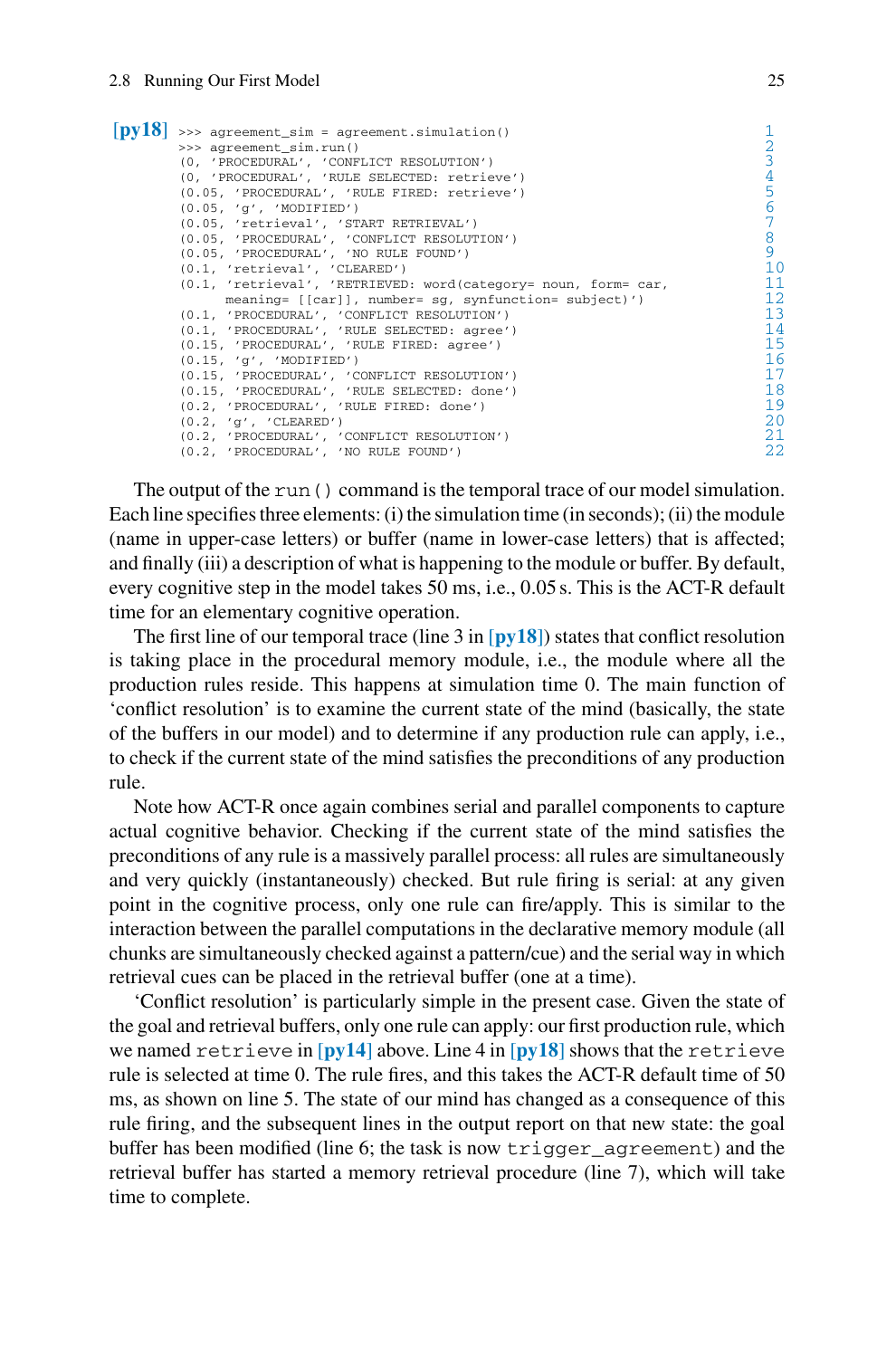Now that the retrieve rule has fired, the procedural module enters a 'conflict resolution' state again and looks for production rules to apply (line 8). The current state of the mind (i.e., the buffer state) does not satisfy the preconditions of any rule, so none is fired (line 9).

However, a memory retrieval process has been started and is completed 50 ms later, i.e., at the next simulation time of 100 ms. Retrieval time is set to a default value of 50 ms here, but ACT-R specifies in great detail how memory behaves, and makes clear predictions about retrieval accuracy and retrieval latency. This is discussed in detail in Chap. 6, but we want to keep our first model simple, so we use the default retrieval time of 50 ms here.

At the 100 ms point, the memory retrieval process has been completed. The retrieval buffer is cleared (line 10) so that the newly retrieved chunk can be placed there (lines  $11-12$ ).

The mind is now in a new state since the buffer contents have changed, so the procedural module reenters a 'conflict resolution' state of rule collection and rule selection (line 13). This time, the resolution process identifies one rule that can fire (line 14), namely the second production rule we discussed in [**[py15](#page-15-0)**] above and which we named agree.

The agree rule takes 50 ms to fire (line 15 of [**[py18](#page-18-0)**]), so we are now at 150 ms in simulation time. As a consequence of the agree rule, the chunk in the goal buffer has been modified (line 16): its number specification has been updated so that it is now the same number as the noun chunk in the retrieval buffer.

Agreement has been performed, so the third and final production rule is selected (lines  $17-18$ ). The rule takes 50 ms to fire (line 19), so at time 0.2 s, the goal buffer is cleared (line 20), and no further rule can apply (lines 21–22).

When the goal buffer is cleared, the information stored in it does not disappear. The ACT-R architecture specifies that the cleared information is automatically transferred ('harvested') to declarative memory. The intuition behind this is that our past accomplished goals, i.e., the results of our past successful cognitive processes, become our present (newly acquired) memory facts. This is also the case in pyactr. We can inspect the final state of the declarative memory module to see that it stores the cleared goal-buffer chunk:

```
[py19] >>> dm 1
{word(category= noun, form= car, meaning= [[car]], number= sg, 2
               synfunction= subject): array([0.]), 3<br>
lexeme(stegory= yerb, number= sq, task= done): array([0.3]), 4
          goal_lexeme(category= verb, number= sg, task= done): array([0.2])} 4
```
Note that this newly added chunk is time-stamped with the simulation time at which the goal buffer was cleared  $(0.2 \text{ s})$ .

And that's it. At its core, ACT-R provides a fairly simple framework for building process models that is accessible to generative linguists because it is production-rule based and manipulates feature structures of a familiar kind.

To be sure, our first model and the introduction to ACT-R and pyactr in this chapter are overly simplistic in many ways. But the main point is that we can now start building explicit and more realistic computational models for linguistic processes and behaviors.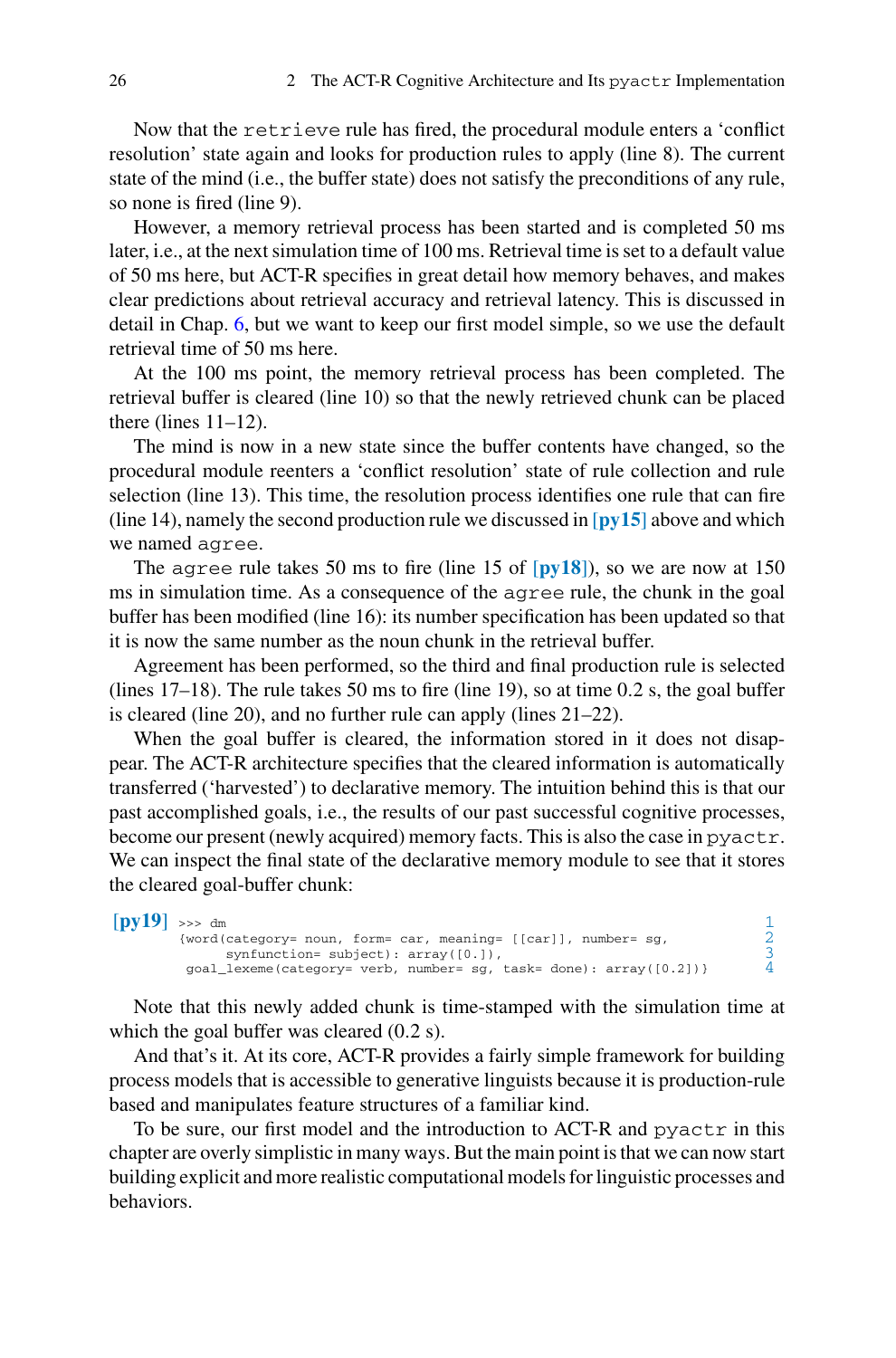Our development of integrated competence-performance theories for linguistic phenomena is now at a stage similar to the one in a formal semantics intro course where the semantics for classical first order logic (FOL) has just been introduced. FOL semantics is in many ways an overly simplistic model for natural language semantics, but it provides the basic structure that more realistic theories of natural language interpretation (in the Montagovian tradition) can build on.

### **2.9 Some More Models**

In this section, we present three more (simple) ACT-R models. The models do not add any new concepts to what we have learned so far about ACT-R and pyactr. Before we delve into the models, we should point out that none of these models is necessarily cognitively realistic or plausible. We simply present them here to solidify the reader's knowledge of the concepts introduced in this chapter. They also serve as preparation for the more complex linguistic performance models we develop in the remainder of the book.

The first model shows how counting can be simulated in ACT-R. This is a classical, toy example that modelers are often first introduced to when learning about ACT- $R<sup>10</sup>$  It is a subcomponent of a larger model. The larger model does strive to simulate actual human cognition: it captures how young children learn addition (see Lebiere 1999). However, our simple model does not have this ambitious goal. The second and third models show how regular grammars and counter automata can be implemented in ACT-R.

### *2.9.1 The Counting Model*

The model starts with an initial number and keeps incrementing it by one until it reaches a final number. We have two chunk types: (i) countOrder, used to store the list of natural numbers we are counting over in pairs of successive numbers, and (ii) countFrom, used to store the current state of the counting process.

```
[py20] \implies \text{counting} = \text{actr}.\text{ACTRModel}() 1<br>
\implies \text{actr}.\text{chunktype("countFrom" ("start". "end" "count")) 2<br>
\implies \text{actr}.\text{chunktype("countFrom" ("start". "end" "count"))>>> actr.chunktype("countOrder", ("first", "second")) 2
              >>> actr.chunktype("countFrom", ("start", "end", "count"))
```
Let's say we want to simulate counting from 2 to 4. We do so by encoding these two parameters in the goal buffer:

```
[py21] >>> counting.goal.add(actr.chunkstring(string=""" 1 ... isa countFrom 2 \ldots start 2 3
```
 $10$ It is the first model in the tutorial units available on the official ACT-R website [http://act-r.psy.](http://act-r.psy.cmu.edu/) [cmu.edu/.](http://act-r.psy.cmu.edu/)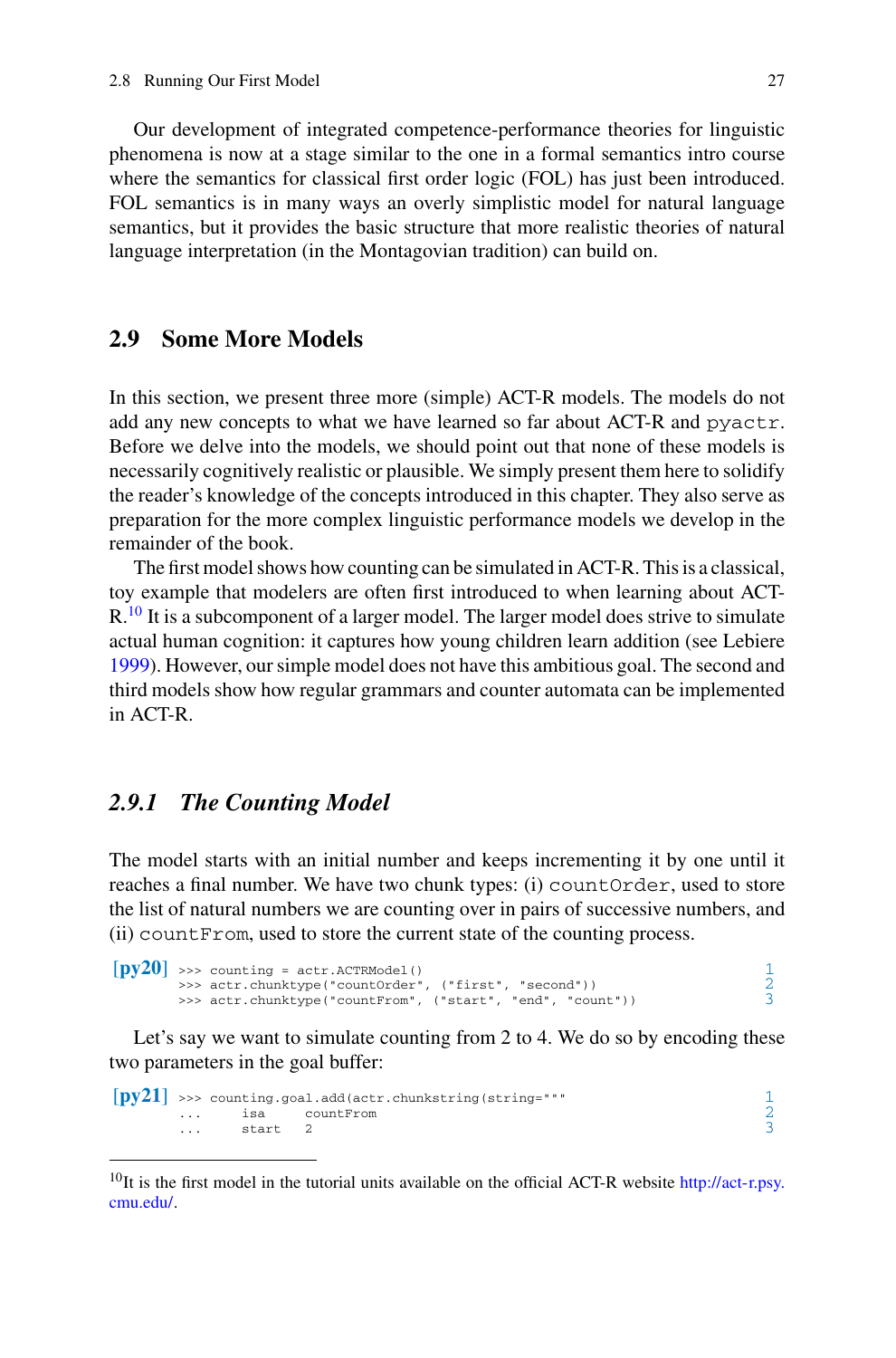... end 4  $\frac{4}{5}$ ... """)) 5

Next, we will store counting knowledge in declarative memory. Since counting goes only up to 4 in our toy example, we will only store the first four numbers and their successors:

```
[py22] \implies dm = counting.decmem<br>
\implies dm = add(actr, chunkstring(string = " " " 2>>> dm.add(actr.chunkstring(string=""" 2<br>
... isa countOrder 3
    ... isa countOrder 1<br>3<br>4 (1992)
    \ldots first 1 4... second 2 5
    ... """)) 6
    >>> dm.add(actr.chunkstring(string=""" 7<br>
... isa countOrder 8
    ... isa countOrder 8 ... first 2 9 ... second 3 10
    ... """)) 11
    >>> dm.add(actr.chunkstring(string=""" 12 ... isa countOrder 13<br>... first 3 14
    ... first 3 14
    ... second 4 15<br>
... """) 16
    >>> dm.add(actr.chunkstring(string=""" 17 ... isa countOrder 18 ... 18 ... 18 ... 18 ... 19<br>... first 4 ... 19
    ... second 5 20 (20 - 21)... """))
```
Finally, our model will have three rules:"start","increment"and "stop". The "start" rule is specified in [**[py23](#page-21-0)**] below.

```
[py23] \rightarrow\rightarrow counting.productionstring(name="start", string=""" 1<br>2<br>1<br>3
    ... isa countFrom 3 ... isa countFrom<br>... start =x 4<br>... count None
    ... count None 5<br>... ==> 6
    \ldots ==> 6
    \ldots =g> 7
    ... isa countFrom 8 ... count =x 9 ... +retrieval> 10<br>
is a count Order 11
    ... isa countOrder 11<br>... first =x 12
    \ldots first =x 12
    ... """) 13
    {'s'=g': countFrom(count = None, end = , start = -x)} 14<br>==> 15
    = = > 15
    {'s'=g': countFrom(count==x, end= , start= )},<br>'+retrieval': countOrder(first= =x, second= )} 17'+retrieval': countOrder(first= =x, second= ) }
```
Recall that rules are conditionalized actions and ==> separates preconditions from actions. In this rule, the preconditions simply state that the goal buffer must have a chunk that has no value for the slot count. Furthermore, the slot start has the value  $=x$  (since  $=x$  does not appear anywhere else in preconditions, this is trivially satisfied). As for the actions, the rule specifies changes in two buffers: the goal buffer (lines 7–9) and the retrieval buffer (lines 10–12). The ACT-R model will change the value of the slot count to the value assigned to the variable =x. This means that the value of the count slot in the goal buffer will be matched to the value of the start slot. Second, we place a retrieval request for a declarative memory chunk that has the value  $=x$  in the slot first. That is, we want to recall the successor of =x from memory.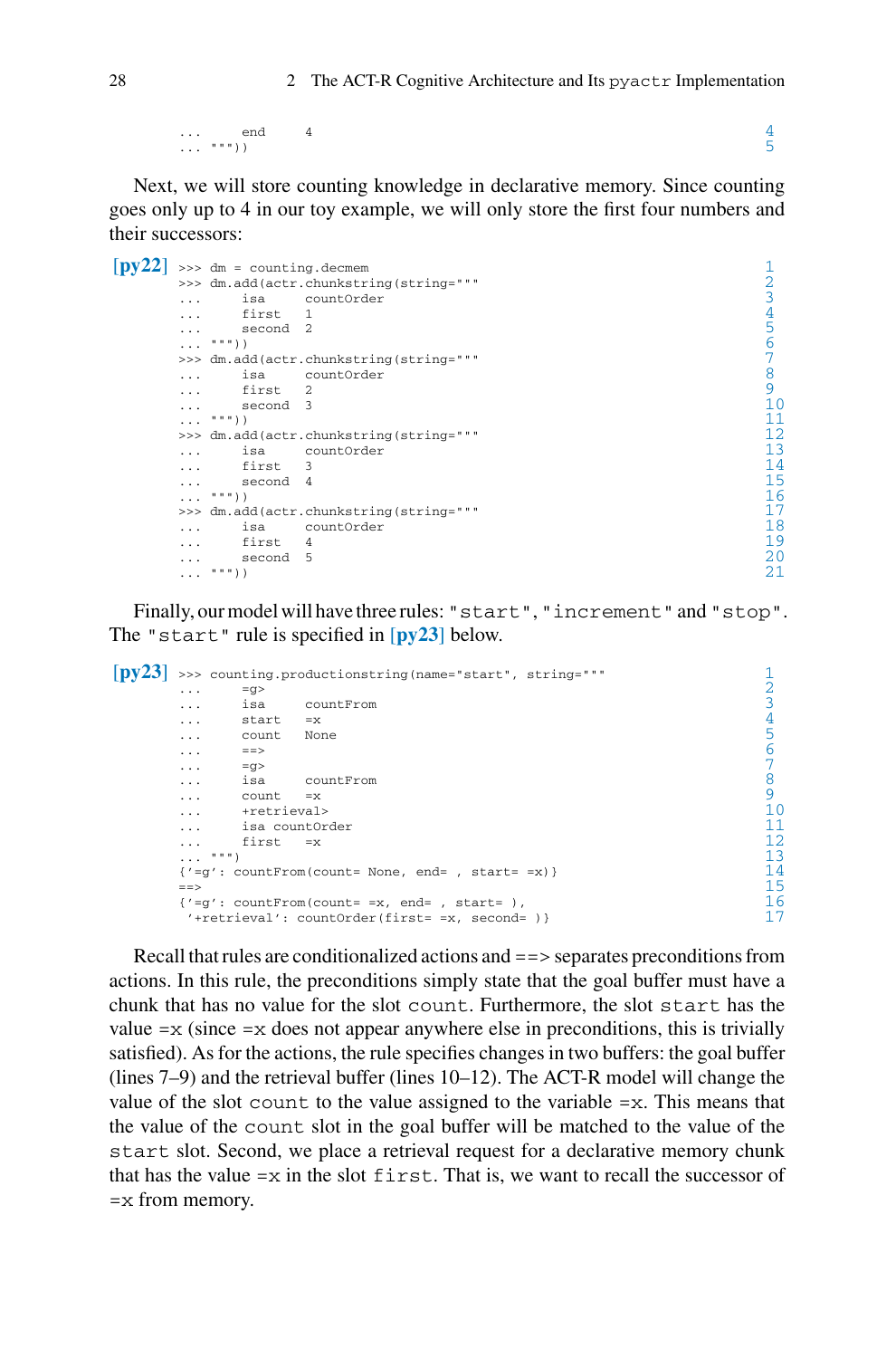#### 2.9 Some More Models 29

The "increment" rule in [**[py24](#page-22-0)**] below has preconditions involving the goal and retrieval buffers. It requires the value of count in the goal buffer to not match the final, end number (lines 4–5). This is achieved by specifying that count has the value  $=x$  and end does not have the same value ( $\tilde{ }$  is negation). Second, the retrieval buffer carries a chunk whose first value matches the count value in the goal buffer. This condition will be satisfied if the retrieval request placed by the rule "start" succeeds. If these preconditions are satisfied, we trigger two actions (lines 11–16). First, the current count value will be updated to the value of its successor, which is the value stored in the second slot of the chunk in the retrieval buffer (lines 9 and 13). Second, we place a retrieval request for the next increment, i.e., the successor of the updated count (lines 14–16).

```
[py24] >>> counting.productionstring(name="increment", string=""" 1<br>
\cdots =g><br>
\cdots is countFrom 3
    ... isa countFrom 3 \therefore count =x 4<br>\therefore end \stackrel{=}{\leq} 5
    \ldots end \tilde{z} = x 5
    ... =retrieval> 6 ... isa countOrder 7<br>... first =x 8
    \ldots first =x 8
    ... second =y 9<br>... ==> 9<br>10
    \ldots ==> 10
    \ldots =g> 11
    ... isa countFrom 12
    ... count =y 13<br>
... count =y 13<br>
... +retrieval>
    ... +retrieval> 14 ... isa countOrder 15<br>... first =y 16
    \ldots first =y 16
    ... """) 17
{'=g': countFrom(count= =x, end= ˜=x, start= ), 18
    \frac{1}{2}<br>'=retrieval': countOrder(first= =x, second= =y)} \frac{19}{20}= => 20
    {'=g': countFrom(count= =y, end= , start= ),<br>'+retrieval': countOrder(first= =v, second= )}<br>22
     '+retrieval': countOrder(first= =y, second= ) }
```
Finally, if the current count matches the final number (specified in the slot end), the "stop" rule clears the goal buffer, indicating that the counting goal has been achieved.

```
[py25] >>> counting.productionstring(name="stop", string=""" 1<br>
... =g><br>
... isa countFrom 3
   ... isa countFrom 3 \ldots count =x 4
   \ldots end =x 5
   \ldots ==> 6
   ... ˜g> 7
   ... """) 8
   {' = g': countFrom(count= =x, end= =x, start= )} 9<br>==> 10
   = = > 10
   \{f^{\prime\prime}g^{\prime}: \text{ None}\} 11
```
We can now run the counting model:

```
[py26] \implies \text{counting} \text{ is } = \text{counting} \cdot \text{simulation} () \implies \text{counting} \cdot \text{sim} \cdot \text{num} () 2
          >>> counting_sim.run() 2<br>(0. 'PROCEDURAL', 'CONFLICT RESOLUTION') 2
          (0, 'PROCEDURAL', 'CONFLICT RESOLUTION')<br>(0, 'PROCEDURAL', 'RULE SELECTED: start') 3
          (0, 'PROCEDURAL', 'RULE SELECTED: start') 4
          (0.05, 'PROCEDURAL', 'RULE FIRED: start')<br>
(0.05, 'g', 'MODIFIED') 5
          (0.05, 'g', 'MODIFIED') 6
(0.05, 'retrieval', 'START RETRIEVAL') 7
(0.05, 'PROCEDURAL', 'CONFLICT RESOLUTION') 8
(0.05, 'PROCEDURAL', 'NO RULE FOUND') 9
```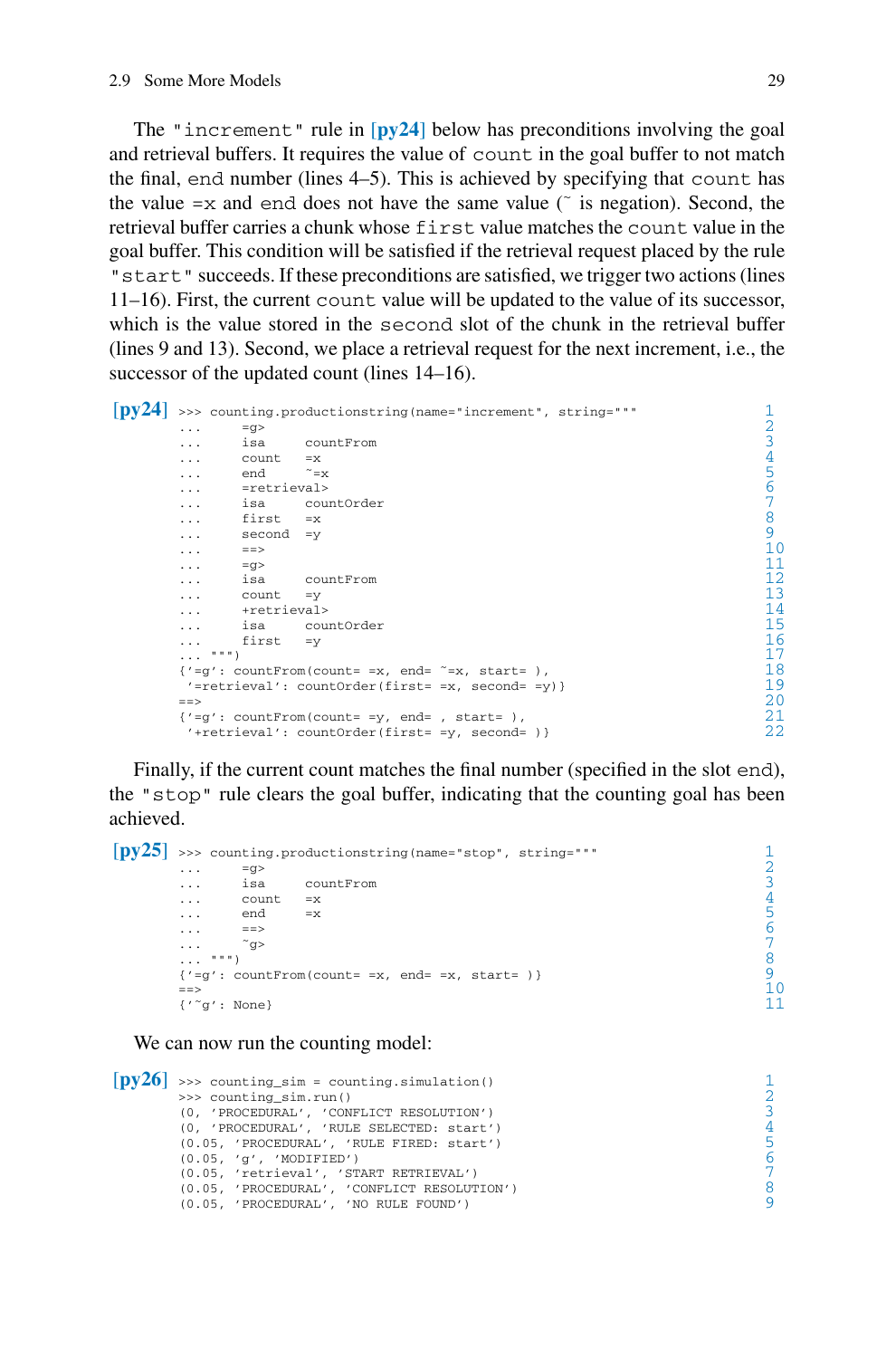```
(0.1, 'retrieval', 'CLEARED') 10<br>(0.1, 'retrieval', 'RETRIEVED: countOrder(first= 2, second= 3)') 11
(0.1, 'retrieval', 'RETRIEVED: countOrder(first= 2, second= 3)') 11<br>(0.1, 'PROCFDITERI', 'CONRELIC" REGORITHM') 12
(0.1, 'PROCEDURAL', 'CONFLICT RESOLUTION')<br>(0.1, 'PROCEDURAL', 'RULE SELECTED: increment') 13
(0.1, 'PROCEDURAL', 'RULE SELECTED: increment') 13
(0.15, 'PROCEDURAL', 'RULE FIRED: increment') 14<br>(0.15, 'q', 'MODIFIED') 15(0.15, 'g', 'MODIFIED') 15
(0.15, 'retrieval', 'START RETRIEVAL') 16
(0.15, 'PROCEDURAL', 'CONFLICT RESOLUTION') 17<br>(0.15, 'PROCEDURAL', 'NO RULE FOUND') 18(0.15, 'PROCEDURAL', 'NO RULE FOUND') 18<br>
(0.2. 'retrieval', 'CLEARED') 19
(0.2, 'retrieval', 'CLEARED') 19
(0.2, 'retrieval', 'RETRIEVED: countOrder(first= 3, second= 4)') 20
(0.2, 'PROCEDURAL', 'CONFLICT RESOLUTION') 21
(0.2, 'PROCEDURAL', 'RULE SELECTED: increment') 22
(0.25, 'PROCEDURAL', 'RULE FIRED: increment') 23<br>(0.25, 'a', 'MODIFIED') 24(0.25, 'g', 'MODIFIED') 24
(0.25, 'retrieval', 'START RETRIEVAL') 25
(0.25, 'PROCEDURAL', 'CONFLICT RESOLUTION') 26
(0.25, 'PROCEDURAL', 'RULE SELECTED: stop') 27
(0.3, 'retrieval', 'CLEARED') 28
(0.3, 'PROCEDURAL', 'RULE FIRED: stop') 29
(0.3, 'retrieval', 'RETRIEVED: countOrder(first= 4, second= 5)') 30
(0.3, 'g', 'CLEARED')<br>
(0.3, 'PROCEDURAL', 'CONFLICT RESOLUTION') 32<br>
(0.3, 'PROCEDURAL', 'NO RULE FOUND') 33
```
The counting process unfolds in the expected way. The model starts at number 2: rule "start" is selected at 0 ms and fires 50 ms later (lines 4–5 in [**[py26](#page-22-1)**]). The retrieval request for the successor of 2 is placed at the 50 ms point (line 7) and is completed successfully at the 100 ms point (line 11).

At this point, the preconditions of the "increment" rule are satisfied, so the rule is selected at 100 ms and fires at 150 ms. The current count is updated to 3 (the g buffer is modified on line 15) and a retrieval request for the successor of 3 is placed.

The retrieval is completed at 200 ms (line 20), at which point the "increment" rule is selected again and fires at 250 ms. Yet again, the current count is updated (line 24), reaching the end goal of 4, and a retrieval request is placed (line 25). The retrieval request is not needed but it is still placed as part of the actions triggered by the "increment" rule.

However, at the same time (that is, we're still at 250 ms) the preconditions of the "stop" rule are satisfied, since the current count matches the end number. The "stop" rule is therefore selected (line 27) and fires 50 ms later (line 29). We are now at 300 ms. The retrieval request for the successor of 4 is successful (line 30), but the counting process is over and the g (goal) buffer is cleared (line 31).

In sum, the model simulates basic counting by successor finding, i.e., incrementing by one. Obviously, this is too trivial compared to how adults actually count, but children arguably learn counting by incrementing by one and only later generalize this procedure. At the same time, children memorize particularly frequent (hence, useful) cases of counting. For more details about ACT-R modeling of arithmetic learning, see Lebiere (1999).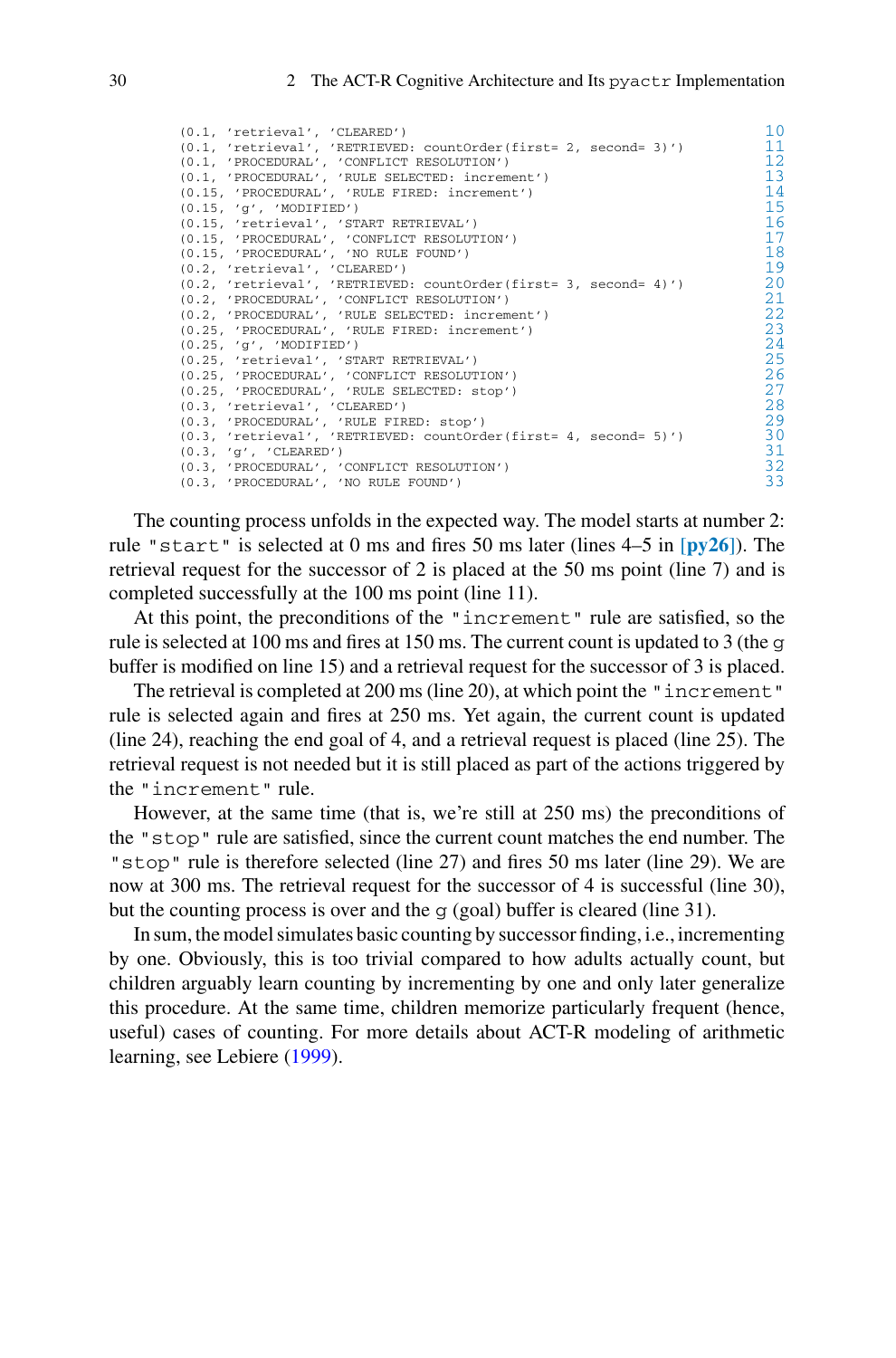### *2.9.2 Regular Grammars in ACT-R*

Regular grammars can be classified into right-regular and left-regular grammars. Right-regular grammars are grammars whose rules are of the following form:

- $X \rightarrow a Y$  (where a is a terminal and X, Y are non-terminals)
- $X \rightarrow a$  (where a is a terminal and X is a non-terminal)
- $X \rightarrow \epsilon$  (where  $\epsilon$  is the empty string and X is a non-terminal).

That is, the right-hand side of all production rules is constrained so that nonterminal symbols can only occur in the second position/on the right. Right-regular grammars are famously not expressive enough for natural languages (Chomsky 1956), but they make for a good introductory example of modeling basic linguistic patterns in ACT-R.

Let us implement a right-regular grammar in ACT-R, which will generate NP (noun phrase) constituents consisting of indefinitely long strings of nouns. We will represent nouns with the terminal symbol 'N'. We effectively restrict ourselves to one rule. This rule is of the form  $NP \rightarrow NP$ . That is, every run of the model will generate an NP consisting of a potentially infinite number of Ns.

We need only one chunk type—goal\_chunk on line 2 of [**[py27](#page-24-0)**] below encoding the rule NP (mother)  $\rightarrow$  N (daughter1) NP (daughter2). In addition to these three slots, this chunk type has a fourth slot state, which will enable us to toggle between printing the value of daughter1 and applying the 'NP  $\rightarrow$  N NP' rule recursively to the NP in the daughter2 slot.

```
[py27] \gg\gt regular_grammar = actr.ACTRModel() \ge 1 \ge 2 actr.chunktype("goal chunk", "mother daughter1 daughter2 state") 2
          >>> actr.chunktype("goal_chunk", "mother daughter1 daughter2 state")
```
We initialize the goal buffer to an NP mother node. The value of state will be rule which will simply signal that the rewrite rule should be triggered.

```
[py28] >>> regular_grammar.goal.add(actr.chunkstring(string=""" 1<br>
... isa goal_chunk 2<br>
... mother NP 3
     ... isa goal_chunk 2<br>... mother NP 3
     \ldots state rule 4... state rule \frac{4}{5}
```
We need only three rules:

- i. one which implements our 'NP  $\rightarrow$  N NP' rule: we rewrite the NP mother node as the daughters N and NP (in that order); see [**[py29](#page-25-0)**] below;
- ii. another rule that prints the first daughter, i.e., the terminal node N; see [**[py30](#page-25-1)**];
- iii. a final rule that sets the second daughter, which is the non-terminal NP, as the current node so that the rewrite rule can apply again; see [**[py31](#page-25-2)**].

The "NP  $==> N$  NP" rule in  $[py29]$  $[py29]$  $[py29]$  is triggered if our goal\_chunk has NP as the mother node, no daughters, and is in a state expecting the rule to be applied. If these preconditions are satisfied, we generate the daughter nodes and we enter a show state in which the first daughter will be printed.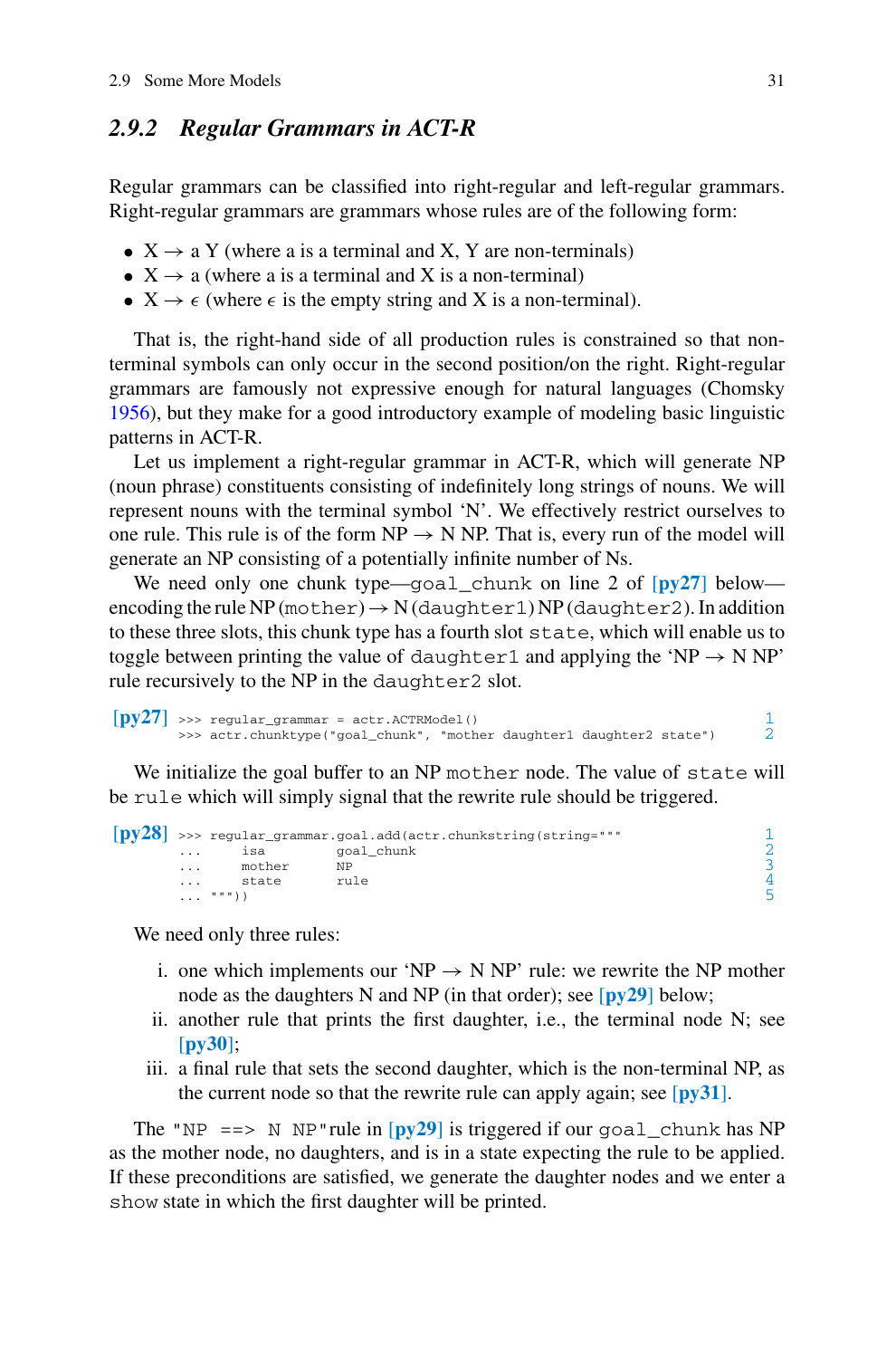```
[py29] >>> regular_grammar.productionstring(name="NP ==> N NP", string=""" 1 ... =g> 2
   ... isa goal_chunk 3
   ... mother NP 4
   ... daughter1 None 5
   ... daughter2 None 6 ... state rule 7
   \ldots ==> 8
   \ldots =g> 9
   ... isa goal_chunk 10
   ... daughter1 N<br>... daughter2 NP
   ... daughter2 NP<br>state show
   ... state show 13
   ... """) 14
   {'=g': goal_chunk(daughter1= None, daughter2= None, mother= NP, state= \text{rul}_5}<br>==> 16
   ==> 16
{'=g': goal_chunk(daughter1= N, daughter2= NP, mother= , state= show)} 17
```
The "print N" rule in [**[py30](#page-25-1)**] below is triggered only when the goal chunk is in a show state. In that case, the value of the daughter1 slot is printed and the state is switched back to a rule application state. Printing is done by specifying that a buffer should execute an action (that is what ! encodes; see line 6 in [**[py30](#page-25-1)**]), and then specifying the action. In this particular case, the command show on line 7 prints the value of the slot daughter1.

```
[py30] >>> regular_grammar.productionstring(name="print N", string=""" 1<br>2<br>1 ... isa qoal chunk 3
    ... isa goal_chunk 3 ... state show 4 \ldots ==> 5
    \cdots !g> 6
    ... !g><br>... show daughter1 7 7<br>... = \sigma> 8
    \ldots =g> 8
    ... isa goal_chunk 9<br>... isa goal_chunk 9<br>... state rule
    \ldots state rule 10\dots """) 11
    {'s' = g': goal\_chunk(daughter1 = , daughter2 = , mother = , state = show)} 12<br>==> 13
    ==> 13
{'!g': ([(['show', 'daughter1'], {})], {}), 14
     '=g': goal_chunk(daughter1= , daughter2= , mother= , state= rule)} 15
```
The final rule "get new mother" in  $[py31]$  $[py31]$  $[py31]$  sets the value of the daughter 2 slot as the new mother node (assuming this value is not None), preparing the ground for a new application of the "NP ==> N NP" rule. It also erases the current values of the daughter1 and daughter2 slots, which ensures that the "get new mother" rule cannot apply to its own output. This way, only the " $NP$  ==> N NP" rule can be selected after the "get new mother" rule fires.

```
[py31] >>> regular_grammar.productionstring(name="get new mother", string=""" 1 ... =g> 2
    ... isa goal_chunk 3
    \ldots daughter2 =x \frac{4}{4}... daughter2 ™one 5<br>... daughter2 ™one 5<br>... state rule 6
    ... state rule 6
    ... \Rightarrow 7
    \ldots =g> 8
    ... isa goal_chunk 9<br>... mother =x 10
    \dots mother =x 10
    ... daughter1 None<br>daughter2 None
    ... daughter2 None 12<br>... """) 13
    ... """) 13
{'=g': goal_chunk(daughter1= , daughter2= =x˜None, mother= , state= rule)}14 ==> 15
{'=g': goal_chunk(daughter1= None, daughter2= None, mother= =x, state= )} 16
```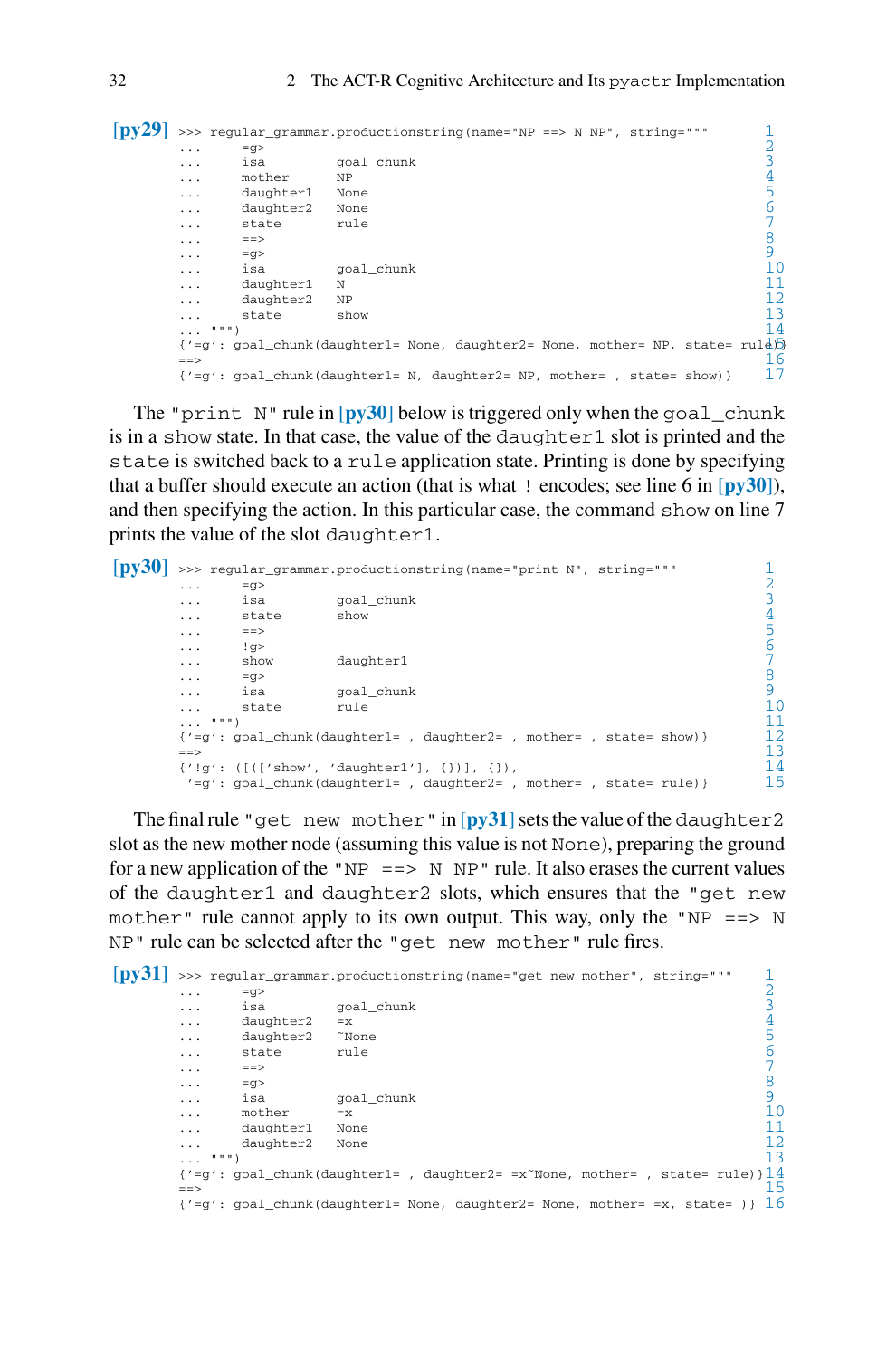We can now run the simulation for different amounts of time and, depending on that, we will get NPs rewritten as N sequences of varying lengths. To see only the sequence of Ns, we suppress all other output by turning off the temporal trace for the simulation— see trace=False in [**[py32](#page-26-0)**] below.

```
[py32] >>> regular_grammar_sim = regular_grammar.simulation(trace=False) 1
    >>> regular_grammar_sim.run(0.5) 2<br>daughter1 N
    daughter1 N<br>daughter1 N<br>4
    daughter1 N 4daughter1 N 5
>>> regular_grammar_sim = regular_grammar.simulation(trace=False) 6
    x regular_grammar_sim.run(1)<br>
\frac{1}{2}<br>
daughter1 N 3
    daughter1 N<br>daughter1 N<br>9
    daughter1 N<br>daughter1 N<br>10
    daughter1 N 10<br>daughter1 N 11
    daughter1 N 11<br>daughter1 N 12
    daughter1 N 12<br>daughter1 N 13
    daughter1 N 13
```
If we want to examine the full trace of the model, we can run it with the trace turned on (which is the default setting, so we do not normally need to explicitly specify it). We see that the model runs in repeated cycles: first, the "NP  $==> N$ NP" rule fires, then the "print N" rule fires, then the "get new mother" rule fires, after which this three-rule cycle begins again. The trace in [**[py33](#page-26-1)**] does not begin with the " $NP$  ==> N NP" rule because the model state (specifically, the chunk in the goal buffer) is the one that was the result of the last simulation run in [**[py32](#page-26-0)**] above.

```
[py33] \rightarrow \rightarrow \text{regular\_grammar\_sim} = \text{regular\_grammar}.\text{simulation}(trace=True) 1
         >>> regular_grammar_sim.run(0.5) 2
         (0, 'PROCEDURAL', 'CONFLICT RESOLUTION') 3
(0, 'PROCEDURAL', 'RULE SELECTED: print N') 4
         (0.05, 'PROCEDURAL', 'RULE FIRED: print N') 5<br>
daughter1 N
         daughter1 N<br>(0.05. 'q', 'EXECUTED') 30 = 0.05 = 0.05 = 0.05 = 0.05 = 0.05 = 0.05 = 0.05 = 0.05 = 0.05 = 0.05 = 0.05 = 0.05
         (0.05, 'g', 'EXECUTED') (0.05, 'g', 'MODIFIED') (8)(0.05, 'g', 'MODIFIED') 8<br>
(0.05, 'PROCEDURAL', 'CONFLICT RESOLUTION') 9<br>
(0.05, 'PROCEDURAL', 'RULE SELECTED: get new mother') 10<br>
(0.1, 'PROCEDURAL', 'RULE FIRED: get new mother') 11
         (0.1, 'g', 'MODIFIED') 12<br>(0.1, 'PROCEDURAL', 'COMFLICT RESOLUTION') 13
         (0.1, 'PROCEDURAL', 'CONFLICT RESOLUTION') 13<br>
(0.1, 'PROCEDURAL', 'RULE SELECTED: NP ==> N NP') 14
         (0.1, 'PROCEDURAL', 'RULE SELECTED: NP ==> N NP') 14
(0.15, 'PROCEDURAL', 'RULE FIRED: NP ==> N NP') 15
         (0.15, 'g', 'MODIFIED')<br>
(0.15, 'PROCEDURAL', 'CONFLICT RESOLUTION')<br>
17
         (0.15, 'PROCEDURAL', 'CONFLICT RESOLUTION') 17<br>(0.15, 'PROCEDURAL', 'RULE SELECTED: print N') 18(0.2, 'PROCEDURAL', 'RULE FIRED: print N') 19<br>daughter1 N 20
         daughter1 N \, 20
         (0.2, 'g', 'EXECUTED') 21
(0.2, 'g', 'MODIFIED') 22
(0.2, 'PROCEDURAL', 'CONFLICT RESOLUTION') 23
(0.2, 'PROCEDURAL', 'RULE SELECTED: get new mother') 24
         (0.25, 'PROCEDURAL', 'RULE FIRED: get new mother') 25<br>(0.25, 'a'. 'MONIDTFED') 26
         (0.25, 'g', 'MODIFIED') 26
(0.25, 'PROCEDURAL', 'CONFLICT RESOLUTION') 27
         (0.25, 'PROCEDURAL', 'RULE SELECTED: NP ==> N NP') 28
(0.3, 'PROCEDURAL', 'RULE FIRED: NP ==> N NP') 29
         (0.3, 'g', 'MODIFIED') 30<br>
(0.3, 'PROCEDIRAL', 'CONFLICT RESOLUTION') 31
         (0.3, 'PROCEDURAL', 'CONFLICT RESOLUTION') 31
(0.3, 'PROCEDURAL', 'RULE SELECTED: print N') 32
(0.35, 'PROCEDURAL', 'RULE FIRED: print N') 33
         daughter1 N 34<br>
(0.35, \alpha', 'EXECUTED')
         (0.35, 'g', 'EXECUTED') 35
(0.35, 'g', 'MODIFIED') 36
```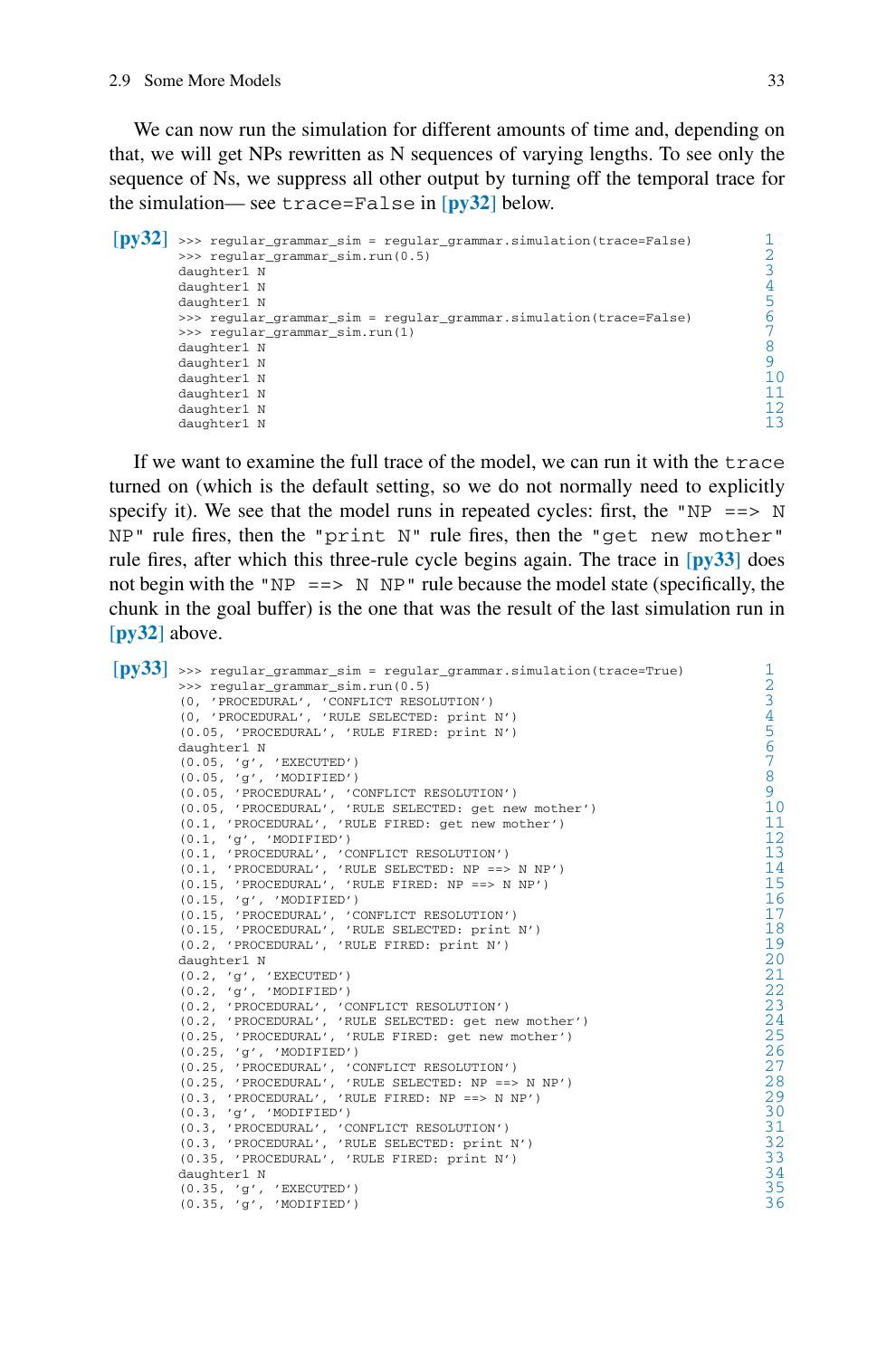| (0.35, 'PROCEDURAL', 'CONFLICT RESOLUTION')           | 37 |
|-------------------------------------------------------|----|
| (0.35, 'PROCEDURAL', 'RULE SELECTED: get new mother') | 38 |
| (0.4, 'PROCEDURAL', 'RULE FIRED: get new mother')     | 39 |
| (0.4. 'q'. 'MODIFFED')                                | 40 |
| (0.4, 'PROCEDURAL', 'CONFLICT RESOLUTION')            | 41 |
| $(0.4.$ 'PROCEDURAL', 'RULE SELECTED: NP ==> N NP')   | 42 |
| $(0.45, 'PROCEDURAL', 'RULE FIRED: NP == > N NP')$    | 43 |
| (0.45, 'q', 'MODIFIED')                               | 44 |
| (0.45, 'PROCEDURAL', 'CONFLICT RESOLUTION')           | 45 |
| (0.45, 'PROCEDURAL', 'RULE SELECTED: print N')        | 46 |
|                                                       |    |

### *2.9.3 Counter Automata in ACT-R*

The last example we discuss is the implementation of a counter automaton in ACT-R/pyactr. A counter automaton is a type of push-down automaton: it is a push-down automaton that allows only two symbols to appear on the stack. One well-known example of a language recognized by a counter automaton, but not generated by a regular grammar, is the language  $\{a^n b^n : n \ge 1\} = \{ab, aabb,$ *aaabbb*, *aaaabbbb*,...}, for two arbitrary terminals *a* and *b*. One-counter automata recognize a subset of the context-free languages (see Hopcroft et al. 2001, 351 et seqq for more details).

Let's implement a grammar corresponding to this automaton in ACT-R, and use it to generate (a finite subset of) this language. Our implementation builds on the counting model we discussed above, since we need to count the number of *a* and *b* occurrences. Let's initialize the model and incorporate the counting model specification first. Everything in [**[py34](#page-27-0)**] below is the same as in the counting model, with the exception of the fact that we add another slot terminal to our countFrom chunk type.

2

 $\frac{5}{6}$ 

```
[py34] >>> counter = actr.ACTRModel() 1
    >>> actr.chunktype("countOrder", "first, second") 3
    >>> actr.chunktype("countFrom", ("start", "end", "count", "terminal")) 4
    >>> dm = counter.decmem 6<br>>>> dm add(actr.chunkstring(string=""" 6
    >>> dm.add(actr.chunkstring(string=""" 7<br>
... is count0rder 8
             ... countOrder 8<br>1
    ... first 1 9
    \ldots second 2 10
    ... """))<br>>>> dm add(actr chunkstring(string=""") 11<br>12
    >>> dm.add(actr.chunkstring(string=""" 12<br>... isa countOrder 13
    ... isa countOrder 13<br>first 2
    \ldots first 2 14
    ... second 3<br>... """)) 16
    >>> dm.add(actr.chunkstring(string=""" 17<br>... isa countOrder 18
    ... isa countOrder 18<br>... first 3 19
    ... first 3 19
    ... second 4 20<br>... "'") 21
    ... """))<br>>>> dm.add(actr.chunkstring(string=""")                22
    >>> dm.add(actr.chunkstring(string=""" 22<br>... isa countOrder 23
    ... isa countOrder 23<br>... first 4 24
    \ldots first 4 24
    ... first 4<br>... second 5 25<br>"11")
    ... """")
```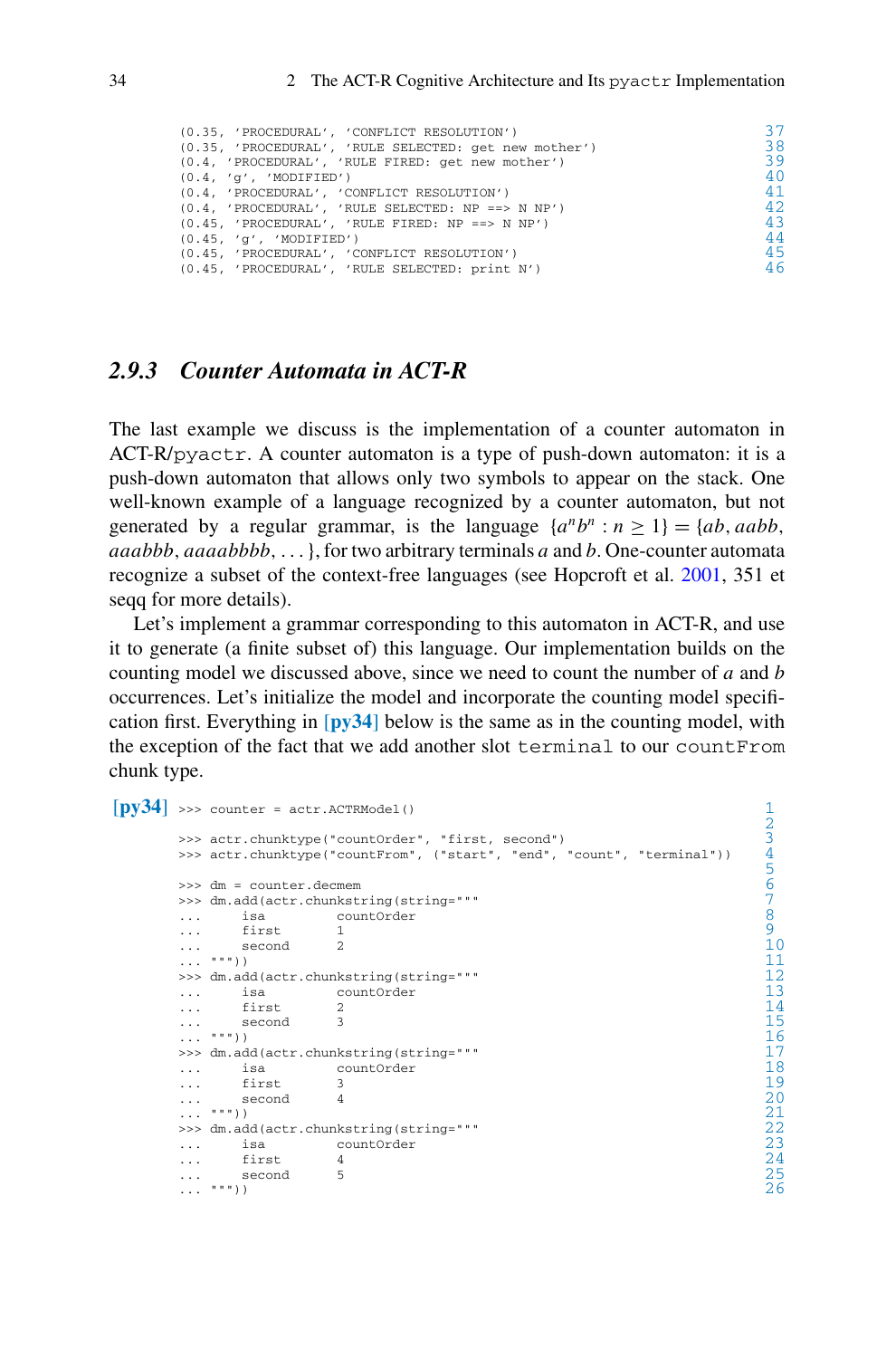We will let the model start with the goal of generating two adjacent sequences of two elements each, the first sequence consisting of '*a*'s:

```
[py35] >>> counter.goal.add(actr.chunkstring(string=""" 1<br>
... isa countFrom 2<br>
... start 1 3
     \ldots start 1 3
     \cdots end 3 4
     ... end 3<br>... terminal a 5<br>... "'")) 5
     ... """)) 6
```
We can now specify our production rules. The "start" rule in [**[py36](#page-28-0)**] below is the same as in the counting model. The other two rules—"increment" in [**[py37](#page-28-1)**] and "restart counting" in [**[py38](#page-29-0)**] below—are almost identical to the rules of the counting model except: (i) whenever we increment, we print the terminal (*a* or *b*), [**[py37](#page-28-1)**]; (ii) when we are done counting the first sequence of terminals (the sequence of '*a*'s), we do not stop but switch to counting and printing '*b*'s, [**[py38](#page-29-0)**].

```
[py36] >>> counter.productionstring(name="start", string=""" \cdots = \cdots 2<br>
\cdots is a countFrom 3
     ... isa countFrom<br>3. start =x 4
     \ldots start =x 4
     ... count None 5
     \ldots ==> 6
     \ldots =g> 7
     ... = g><br>... isa countFrom 8<br>... count = x 9
     \ldots count =x 9
     ... count =x<br>... +retrieval> 000mtOrder = 1000mtorder = 1000mtorder = 1000mtorder = 1000mtorder = 1100mtorder = 1100mtorder
     ... isa countOrder 11<br>... first =x 12
     \ldots first =x 12
     ... """) 13
{'=g': countFrom(count= None, end= , start= =x, terminal= )} 14 \Rightarrow 15
     {'=g': countFrom(count= =x, end= , start= , terminal= ), 16<br>'+retrieval': countOrder(first= =x, second= )} 17'+retrieval': countOrder(first= =x, second= ) }
[py37] \rightarrow\rightarrow\text{counter.productionstring} (name="increment", string=""" 1<br>
\cdots =g><br>
\cdots isa countFrom 3
     ... isa countFrom 3 \ldots count =x 4
     \ldots end \tilde{z} = x 5
     ... end {}^{\sim}=x 5<br>
... =retrieval> 6<br>
... isa countOrder 7
     ... isa countOrder 7<br>... first =x 8
     \cdots first =x 8
     ... second =y 9 \ldots ==> 10
     \ldots !g> 11
     ... show terminal 12
     \ldots =g> 13
     ... isa countFrom 14
     \ldots count =y 15
     ... count =y 15<br>... +retrieval> 16<br>... isa countOrder 17
     ... isa countOrder 17<br>... isa countOrder 17<br>... first =v
     \ldots first =y 18
     ... """) 19
{'=g': countFrom(count= =x, end= ˜=x, start= , terminal= ), 20
     \begin{array}{l} \text{``reterical':} \text{ countOrder(first= -x, second= -y)} \\ \text{...} \end{array} 21
     \Rightarrow 22
     {'!g': ([(['show', 'terminal'], {})], {}),<br>'=q': countFrom(count= =v, end= , start= , terminal= ), 24'=g': countFrom(count= =y, end= , start= , terminal= ), 24<br>'+retrieval': countOrder(first= =v, second= )} 25'+retrieval': countOrder(first= =y, second= )}
```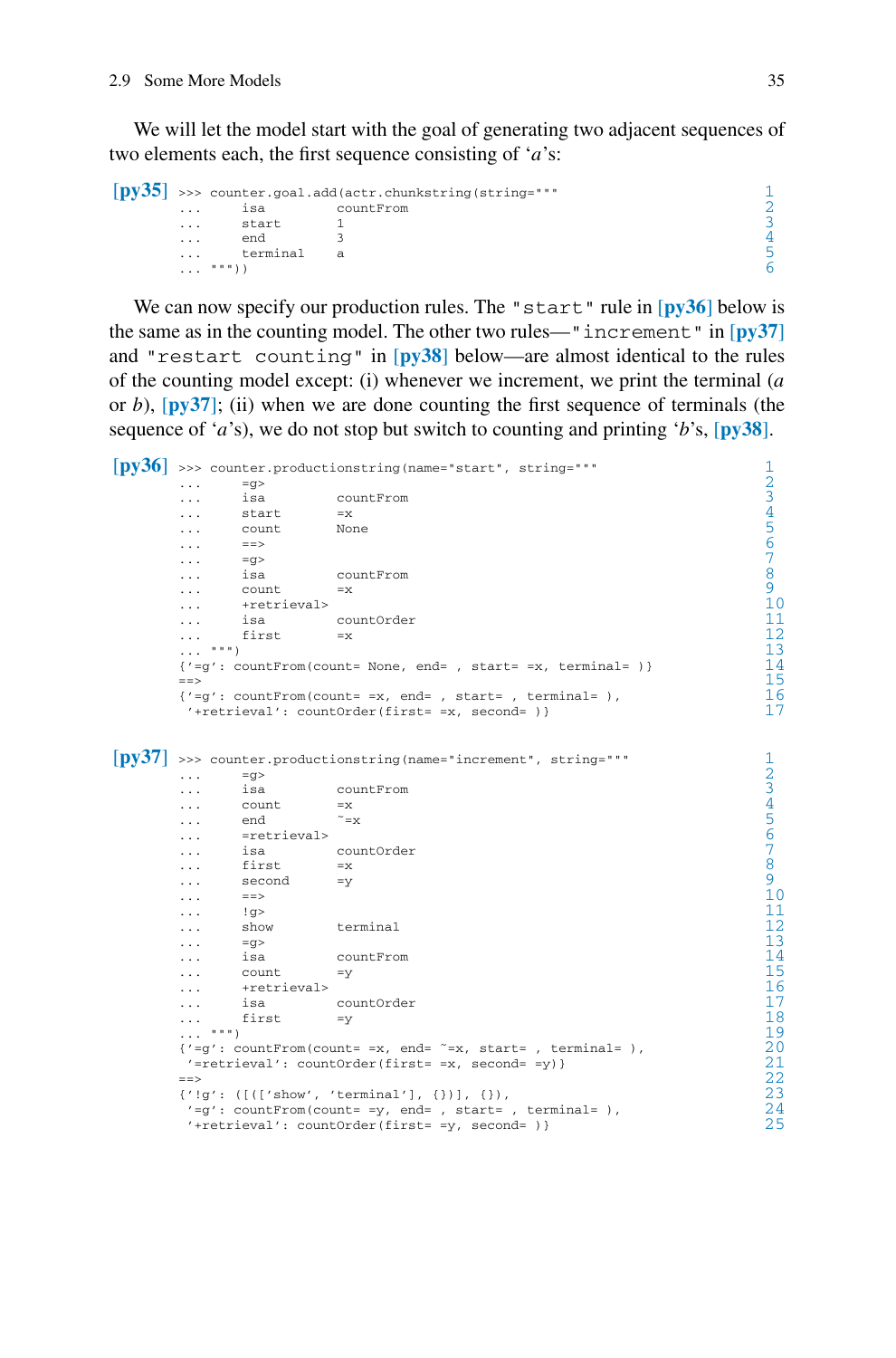```
[py38] >>> counter.productionstring(name="restart counting", string=""" 1<br>2<br>1 ... isa countFrom 3
    ... isa countFrom 3 \therefore count =x 4<br>\therefore end =x 5
    \ldots end =x 5
    \ldots terminal a 6<br>\ldots = \qquad \qquad = >
    \ldots ==> 7
    \cdots +g> 8
    ... isa countFrom 9 ... start 1<br>... start 1<br>... end =x 11
    \ldots end =x 11
    ... terminal b 12<br>... """) 13... """) 13
{'=g': countFrom(count= =x, end= =x, start= , terminal= a)} 14 ==> 15
{'+g': countFrom(count= , end= =x, start= 1, terminal= b)} 16
```
We can now run the model. Notice that it prints 2 *a*s (since we start at 1 and count up to 3), followed by the same number of *b*s.

```
[py39] \rightarrow\rightarrow\rightarrow\text{counter\_sim} = \text{counter\_simulation}(trace=False) 1<br>
\rightarrow\rightarrow\text{counter\_sim} = \text{num(1)} 2
    >>> counter_sim.run() 2<br>terminal a 2
    terminal a 3<br>terminal a 3
     terminal a 4terminal b 5terminal b 6
```
The model can in principle generate indefinitely long  $a<sup>n</sup>b<sup>n</sup>$  expressions (if we add enough number knowledge to declarative memory), but in practice, it is limited by time and memory constraints. One might see this as a limitation of the implemented model, but this actually makes the model cognitively more realistic since humans are also limited by time and memory constraints.

# **2.10 Appendix: The Four Models for Agreement, Counting, Regular Grammars and Counter Automata**

All the code discussed in this chapter is available on GitHub as part of the repository [https://github.com/abrsvn/pyactr-book.](https://github.com/abrsvn/pyactr-book) If you want to examine it and run it, install pyactr (see Chap. 1), download the files and run them the same way as you would any other Python3 script. Links to the specific files that contain the models discussed in this chapter are provided below:

```
File ch2_agreement.py:
```
☞ [https://github.com/abrsvn/pyactr-book/blob/master/book-code/](https://github.com/abrsvn/pyactr-book/blob/master/book-code/ch2_agreement.py) [ch2\\_agreement.py.](https://github.com/abrsvn/pyactr-book/blob/master/book-code/ch2_agreement.py)

```
File ch2_count.py:
```
☞ [https://github.com/abrsvn/pyactr-book/blob/master/book-code/](https://github.com/abrsvn/pyactr-book/blob/master/book-code/ch2_count.py) ch<sub>2</sub> count.py.